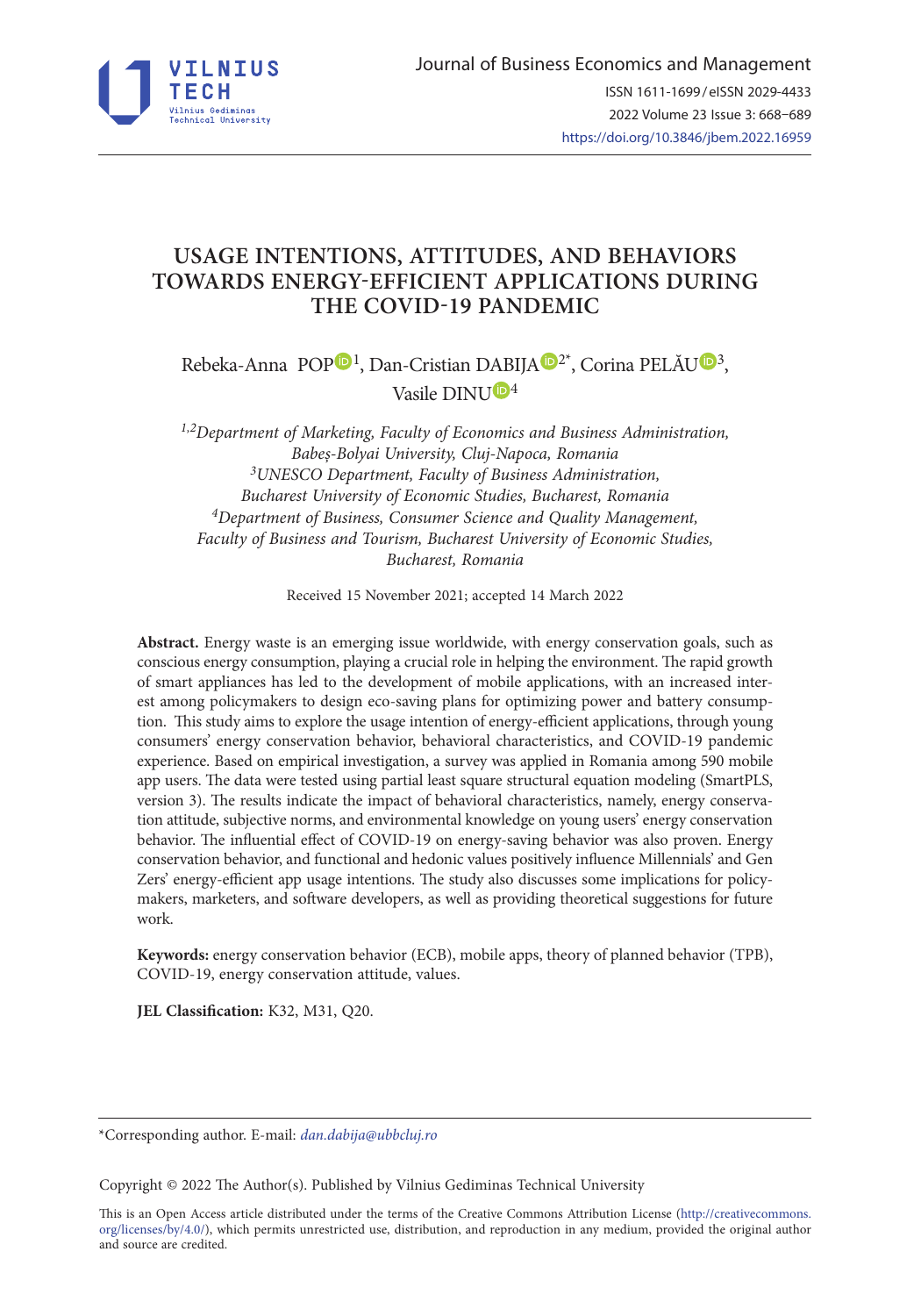### **Introduction**

Energy conservation and efficiency is gaining greater awareness, both among consumers and companies, due to environmental impact and the contribution of future 5G network technologies. Even so, consumers have insufficient knowledge about their energy consumption level, regardless of the technological devices used (e.g., home appliances, smartphones, etc.), this being one of the many challenges faced by the energy ecosystem. According to the European Commission (2016), for smart appliances, such as mobile/smartphones, there is a need to take into consideration an eco-design working plan due to their energy-saving potential. As the number of smartphones is rapidly increasing due the advancement of individual communication needs, and also to the fact that more and more producers and/or retailers have shifted their physical sales to online outlets (Lăzăroiu et al., 2020b; McKinsey & Company, 2020), more mobile applications have been developed in recent years.

The COVID-19 pandemic was an influential driving factor that also favored the development of mobile apps. Mobile apps are software run on mobile devices, offering information, services, and experiences through usage (Hsu & Lin, 2015). Considering the importance of energy conservation, the green trend has also arisen in the mobile application field. Some authors view green apps as those which focus on enhancing users' pro-environmental behavior (Barboza & Filho, 2019), while others highlight the importance of providing sustainabilityrelated information, thus improving users' environmental knowledge (Brauer et al., 2016). Therefore, the term, "green" can have several meanings with one purpose – to behave in a more environmentally friendly way. In this regard, the present research considers those apps which help to reduce the environmental impact of the smartphone by optimizing power and battery consumption, namely energy-efficient mobile apps.

The energy efficiency of mobile applications is a hot research topic among software developers, focusing mainly on hardware optimization of mobile devices (Naik, 2010) and applications (Pathak et al., 2012). However, with the exception of a few studies (Heikkinen et al., 2012; Wilke et al., 2013), consumers' intention to rely on energy conservation apps is still under investigation. Heikkinen et al. (2012) suggest that the optimization of mobile energy consumption is an important issue among users, and the energy efficiency of apps influences users' rating decisions (Wilke et al., 2013). Some apps are developed to generate enjoyment for users, focusing primarily on stimulating hedonic motivation (e.g., Candy Crush, Angry Birds), while other apps are developed to satisfy functional tasks (e.g., Drive, PDF, Word). As hedonic values can be conceptualized as gamification elements (Dastane et al., 2020), gamified apps positively influence consumers' energy-saving behaviors (Mulcahy et al., 2020). The functional values of energy-efficient appliances could also shape consumers' environmental behavior (Waris & Hameed, 2020). Therefore, the examination of energy-efficient app usage intention forms a gap in the literature regarding mobile applications. Although energy saving is a frequently studied pro-environmental behavior (Yuriev et al., 2020), the literature merely analyses the prediction of energy conservation. Some potential explanatory variables, such as psychological factors in, e.g., knowledge, attitudes, subjective norms, motivations, and intentions were identified by Frederiks et al. (2015), while Yuriev et al. (2020) measure pro-environmental intention rather than behavior. Most approaches are based on the theory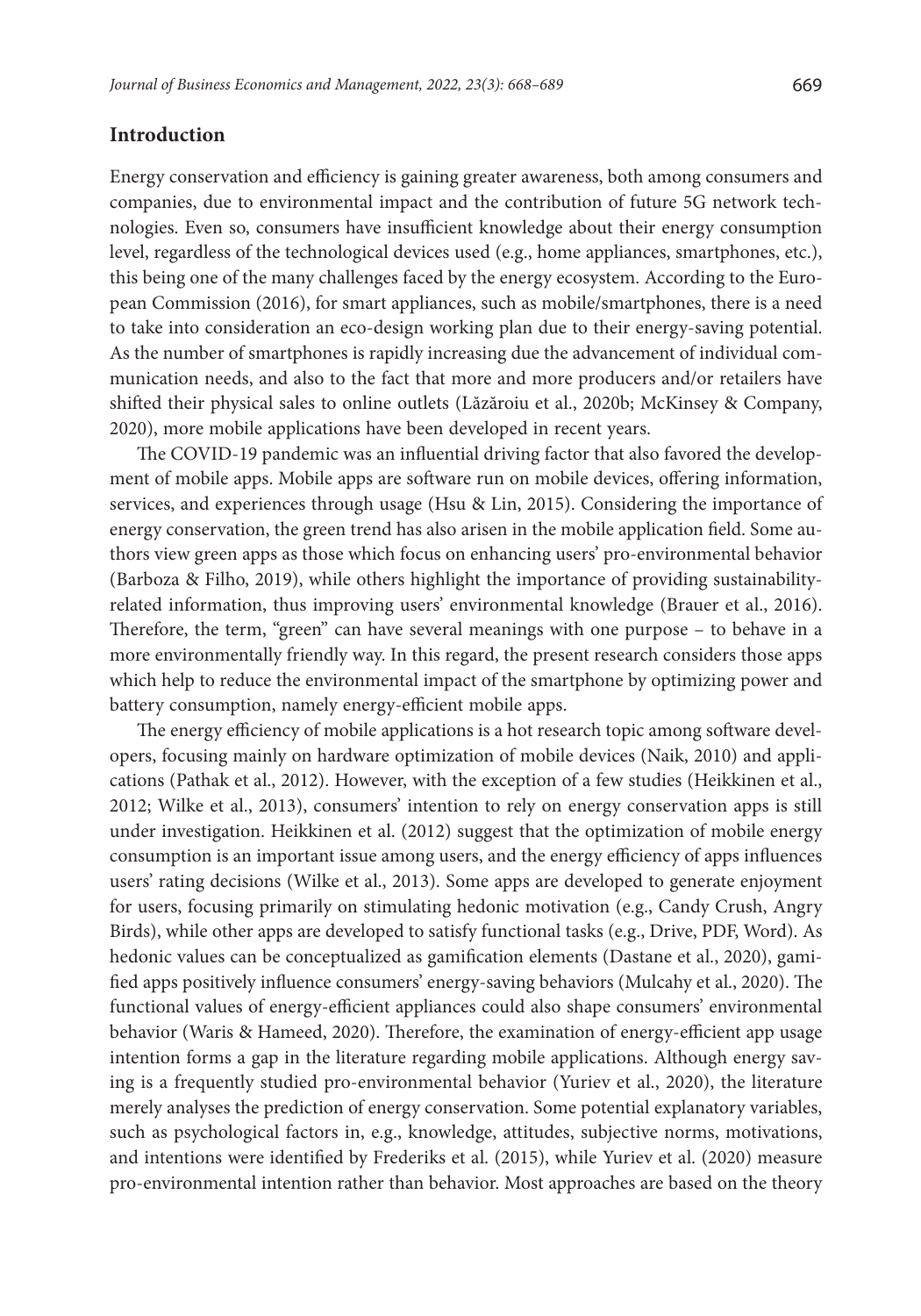of planned behavior, although scholars tend to extend and adapt this theory by considering more variables/dimensions, such as moral norms, past behavior, and habits, which could increase its explanatory power to a certain extent.

The present research aims to fill the gap regarding energy conservation of mobile applications, proposing (1) to explore the predictors of energy-efficient mobile app usage intention, namely, the impact of energy conservation behavior, functional and hedonic values among young consumers; (2) to examine the antecedents of energy conservation behavior, such as energy-saving attitude, subjective norms, environmental knowledge, and collectivism, and (3) to highlight the impact of the COVID-19 pandemic on the usage and energy conservation behavior of mobile apps. COVID-19 represents a novelty context of the research due to its socio-economic and environmental impact.

The paper is structured as follows: after reviewing the literature on energy conservation and energy-efficient mobile apps in Section 2, Section 3 presents the hypotheses and conceptual model development. Section 4 deals with the research methodology and design, while Section 5 presents the results and discussion. The paper ends with conclusions, highlighting the theoretical and managerial implications, limitations, and future research perspectives.

### **1. Literature review**

#### **1.1. Theory of planned behavior in energy conservation behavior framework**

The Theory of Planned Behavior (TPB) suggests that attitude, subjective norm, and perceived behavioral control predict behavioral intention, which in turn drives the actual act (Ajzen, 1991). According to the TPB, attitude reflects one's opinion of a behavior; subjective norm indicates an individual behavior due to social influence; and perceived behavioral control expresses a person's engagement with a behavior, depending on the perceived difficulty of that behavior (Ajzen, 1991). In recent years, TPB has become the most widely used model to predict pro-environmental behavior, such as recycling (Echegaray & Hansstein, 2017; Cantaragiu & Ghinea, 2020), green decision-making (Pop et al., 2020); energy saving (Wang et al., 2021), and purchase of energy-efficient appliances (Waris & Hameed, 2020). Literature has extended the TPB, adding more dimensions, such as knowledge (Wang et al., 2014; Waris & Hameed, 2020), demographical variables (Wang et al., 2014), personality traits (Wang et al., 2021), and functional values (Waris & Hameed, 2020) etc.

Due to the rapid changes in consumer behavior and technology, energy consumption has become an important and relevant topic, both for companies (Everis & NTT DATA, 2017) and academia (Pihkola et al., 2018). Hartmann and Apaolaza-Ibáñez (2012) studied consumers' green energy attitudes and found that utilitarian benefits have a significant impact on consumers' purchase intention, and that attitude towards green energy brands partially mediates this relationship. They also argued that green energy purchase intentions can be influenced by environmental concerns and by psychological benefits, such as a warm glow. One of the biggest challenges of energy conservation behavior is to raise consumer awareness of energy consuming. Vassileva et al. (2012) concluded that consumers' awareness of energy consuming can be increased by providing them with frequent information about the latest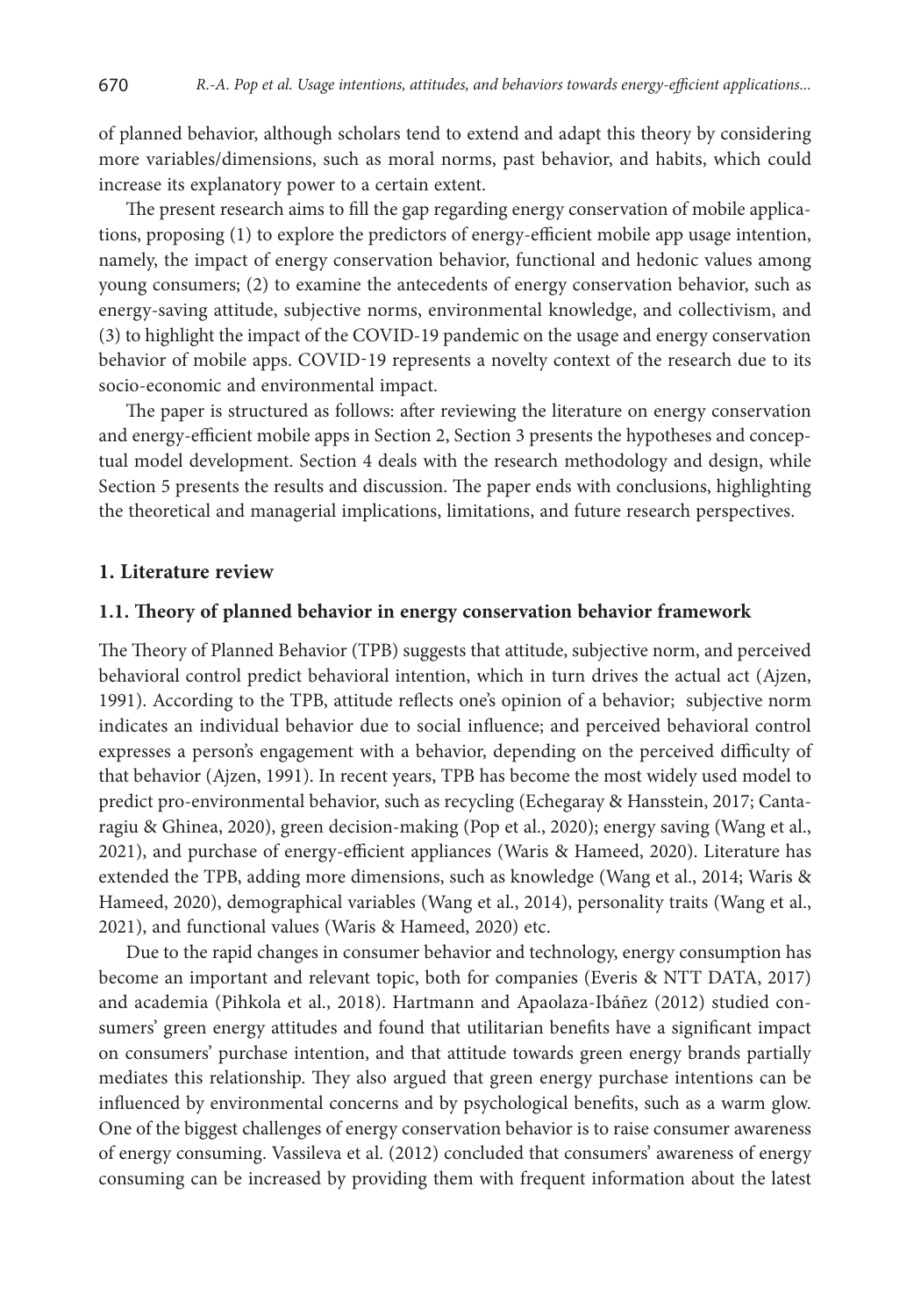energy-saving possibilities, and giving them feedback on their energy consumption. Kuo et al. (2018) measured the electricity usage of individuals and found that new technologies and the use of digital devices can increase consumers' engagement in energy reduction and pro-environmental behaviors, such as the development of environmental knowledge and concerns, thus increasing consumers' propensity towards energy conservation (Tohănean et al., 2020). A more intense use of digital devices and applications also favors energy efficient behavior (Pelau & Acatrinei, 2019), suggesting a strong connection between digitalization and energy efficiency. Most Lithuanian respondents were aware of smart devices' environmental information, such as "sleep mode" or energy use, but deeper knowledge is needed (Harrower, 2020; Jakučionytė-Skodienė et al., 2020). Among the increased interest of practitioners on the energy efficiency of technological devices (e.g., laptops, tablets, PCs) and home appliances, mobile applications play an important part in energy saving.

#### **1.2. Energy-efficient mobile applications**

As the number of smartphones and communication devices increases yearly, the lifecycle of smartphones tends to represent a growing environmental concern, as such devices must be recycled, so that they do not harm the environment. The average lifecycle of a smartphone is about three years (Martinho et al., 2017), but due to a lack of proper understanding of the importance of recycling, consumers are often throwing them away even earlier. Not engaging in recycling behavior tends to represent a major concern for the environment, as the high penetration of mobile devices among consumers has driven the emergence of mobile applications. Mobile apps are software designed to run on mobile devices, providing users with high-quality information and services (Hsu & Lin, 2015). During the execution process, mobile apps consume the energy of smartphones (Yan et al., 2019). Traditional components, such as CPUs (Central Processing Unit) and LCDs (Liquid Crystal Display), and advanced components such as 3G/4G, WiFi, Bluetooth, and GPS consume the most energy of the smartphone (Ahmad et al., 2017; Lăzăroiu et al., 2020b).

Moreover, mobile apps with high video play resolution (e.g., Youtube, InShot, AllCast) and instant messaging applications (e.g., WeChat; Facebook Messenger) increase mobile data traffic (Yan et al., 2019). Pihkola et al. (2018) found that in Finland, due to growing data usage, network energy consumption is increasing. Wilke et al. (2013) analyzed user comments for Android applications from Google Play and found that the energy efficiency of apps is influencing user ratings, 18% of all comments being reported about energy consumption problems. In their study, negative comments about energy issues led to negative user feedback, except for gaming apps. The energy efficiency of mobile apps represents a substantial challenge, even for global software companies such as Microsoft and Google (Wilke et al., 2013). Green energy is perceived as a solution to prevent climate change (Roe et al., 2001; Ionescu, 2020); therefore the green trend has also been transferred to mobile applications. The term 'green' is often used to describe the sustainable and environmentally friendly appearance of a product, service, process, or technological development, and to its role in improving pro-environmental behavior (Barboza & Filho, 2019). Therefore, green mobile apps might motivate users to adopt a greener and more environmentally friendly lifestyle.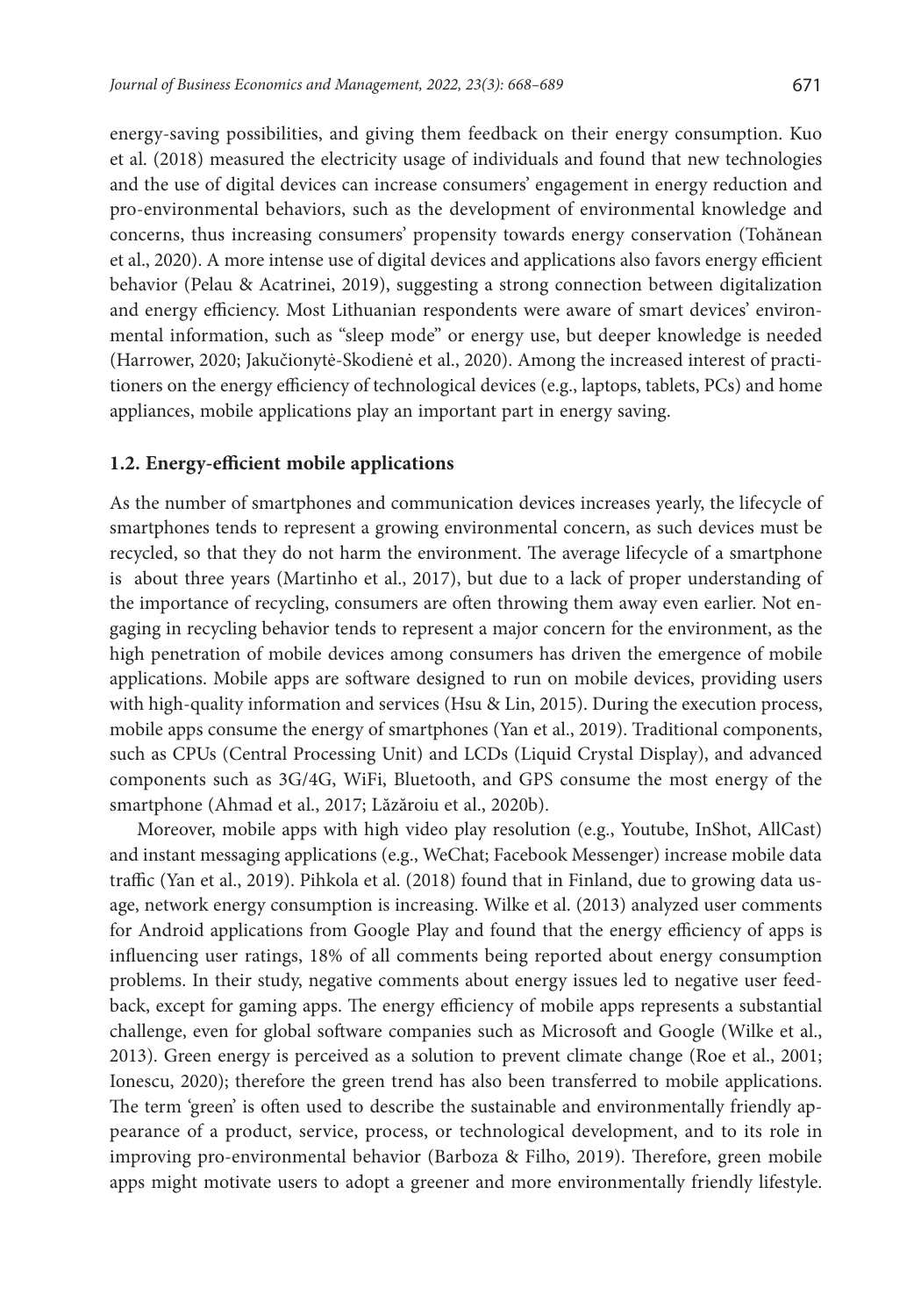Heikkinen et al. (2012) found that the optimization of mobile energy consumption was a topic of concern among users, who were thus opened to receiving more information about battery status and/or energy-saving features.

### **2. Proposed conceptual model and hypothesis development**

#### **2.1. Energy conservation attitude and energy conservation behavior**

Attitude reflects an individual opinion of a particular behavior. Oikonomou et al. (2009) found that a positive attitude towards energy saving can enhance residents' awareness of their energy consumption. Moreover, attitude towards the environment seems to be an important predictor of energy conservation behavior (Ek & Söderholm Patrik, 2010; Clement et al., 2014; Wang et al., 2014). A positive attitude represents a crucial antecedent of purchasing energy-efficient appliances (Waris & Ahmed, 2020; Waris & Hameed, 2020). Wang et al. (2021) examined the effect of personality traits on household energy conservation and found that attitude significantly influenced households' energy-saving behavioral intentions. Openness was found to have the highest positive impact on attitude. Thus, previous studies provide sufficient evidence for supporting the following hypothesis:

*H1: Energy conservation attitude has a direct and positive influence on consumers' energy conservation behavior.*

#### **2.2. Subjective norm and energy conservation behavior**

Social influence is one of the most prominent factors in shifting to pro-environmental behavior (Abrahamse & Steg, 2013). Back in the 1980s, the subjective norm was already linked to energy-saving, being regarded as an important predictor of energy- saving behavior (Midden & Ritsema, 1983). Later studies confirmed the powerful impact of subjective norms on residents' energy conservation behavior (Clement et al., 2014; Wang et al., 2014). Although subjective norms exert a significant impact on the behavioral intention of purchasing energyefficient products, attitude seems to be a stronger predictor of behavioral change (Ha & Janda, 2012). From the perspective of household energy conservation behavior, it was found that subjective norm impacts significantly on behavioral intention (Webb et al., 2013). Thus, considering these arguments, the following hypothesis is proposed:

*H2: Subjective norm exerts a direct and positive influence on consumers' energy conservation behavior.*

#### **2.3. Environmental knowledge and energy conservation behavior**

Being well informed about the development of society and the ecosystem represents an essential basis for triggering pro-environmental behavior. Barber et al. (2009) claimed that knowledge is interconnected with behavior through individuals' environmental attitudes. Consumers who have greater knowledge of electricity saving methods and hold more infor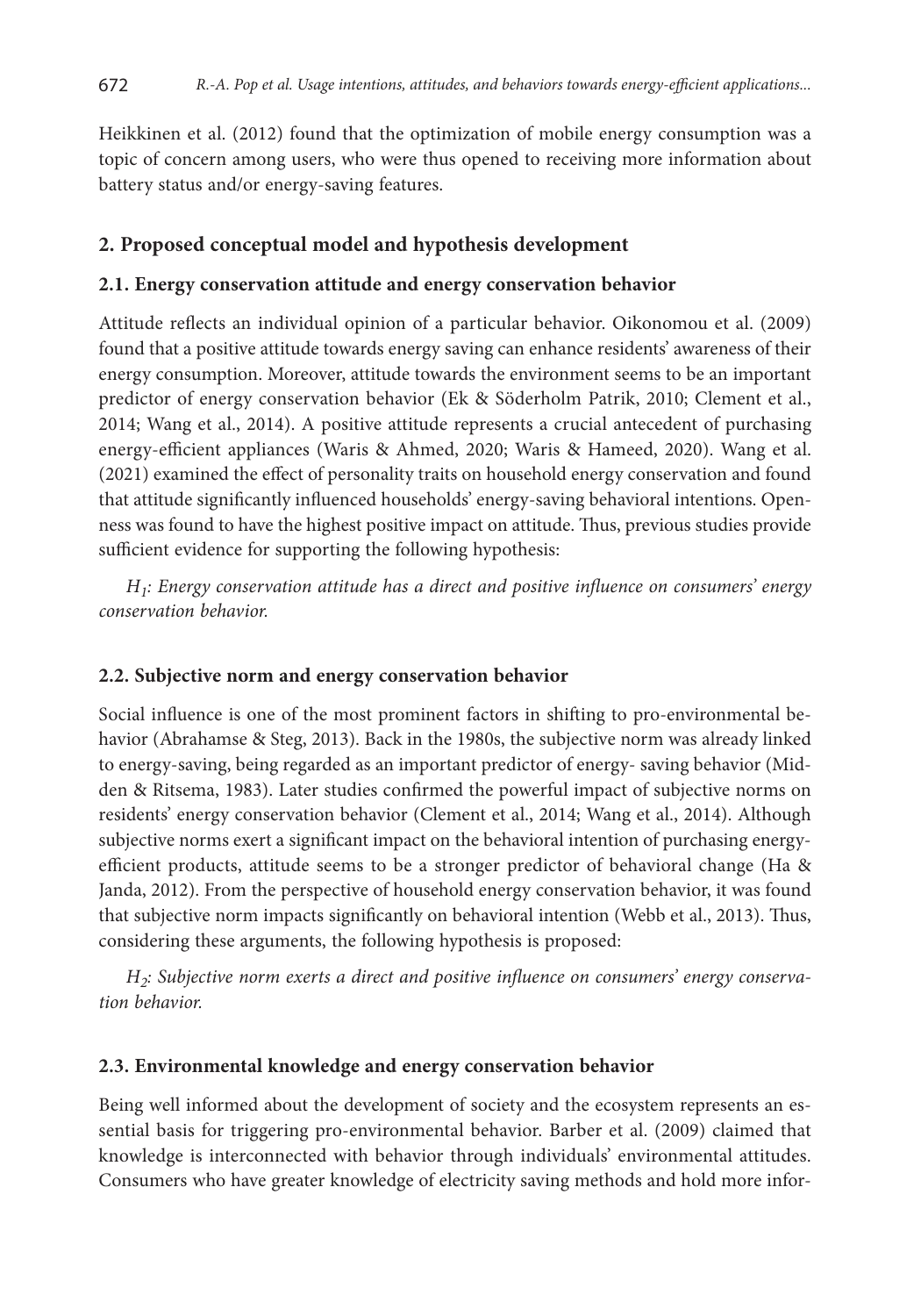mation about energy conservation have a higher intention to participate in energy conservation behavior (Wang et al., 2011), and tend to pay more for renewable energy (Zografakis et al., 2010). Although there is evidence that environmental knowledge exhibits a direct effect on environmental behavior among students (Zsóka et al., 2013), this influence might also be indirect (Wang et al., 2014; Tan et al., 2017); moreover, knowledge can be an important indirect predictor of energy conservation (Clement et al., 2014). Paço and Lavrador (2017) compared students' energy conservation attitudes and behaviors with their level of environmental knowledge, noting no significant differences among the dimensions. Thus, while there may be disagreement on a range of results regarding the relationship between environmental knowledge and energy conservation behavior, we presume that environmental knowledge is a prerequisite for energy conservation behavior, and hypothesize that:

*H3: Environmental knowledge has a direct and positive impact on consumers' energy conservation behavior.* 

#### **2.4. Collectivism and energy conservation behavior**

Energy consumption represents a global problem, and therefore requires collective action to deal with it and to promote energy conservation behavior. White et al. (2019) described the phenomenon as the "challenge of collective action", in which people may act in a certain way due to the social influence of green actions, thus contributing to the increase in "collective efficacy". Considering energy conservation behavior, academics have addressed little attention to this topic. White et al. (2019) highlighted the importance of collective action in developing sustainable behavior, also calling for future research on this topic. Due to the tangibility aspect of collective action, they indicate that consumers' awareness of sustainable behavior could increase by promoting the collective consequences of causes. Therefore, the following hypothesis is formulated:

*H4: Collectivism has a direct and positive influence on consumers' energy conservation behavior.*

#### **2.5. COVID-19 and energy conservation behavior**

Until the outbreak of the COVID-19 pandemic, world energy consumption was on a continuous increase (Enerdata, 2019; Collins, 2020; Valaskova et al., 2021) due to technological development, increased industrial production, and household consumption. Now however, with the various negative effects of COVID-19, new opportunities and benefits have emerged in the energy sector due to the pandemic. While the circular economy may contribute to energy reduction (Su & Urban, 2021), the pandemic has forced numerous organizations to reduce their activity, thus decreasing energy consumption (Eysenck, 2020; Soava et al., 2021). The effect of the COVID-19 pandemic has thus indirectly contributed to a reduction in pollution and to a cleaner environment. Mohideen et al. (2021) highlighted the positive impact of COVID-19 on the energy economy, enabling policymakers to develop green energy consumption strategies based on hydrogen and fuel cell technologies. Green energy seems to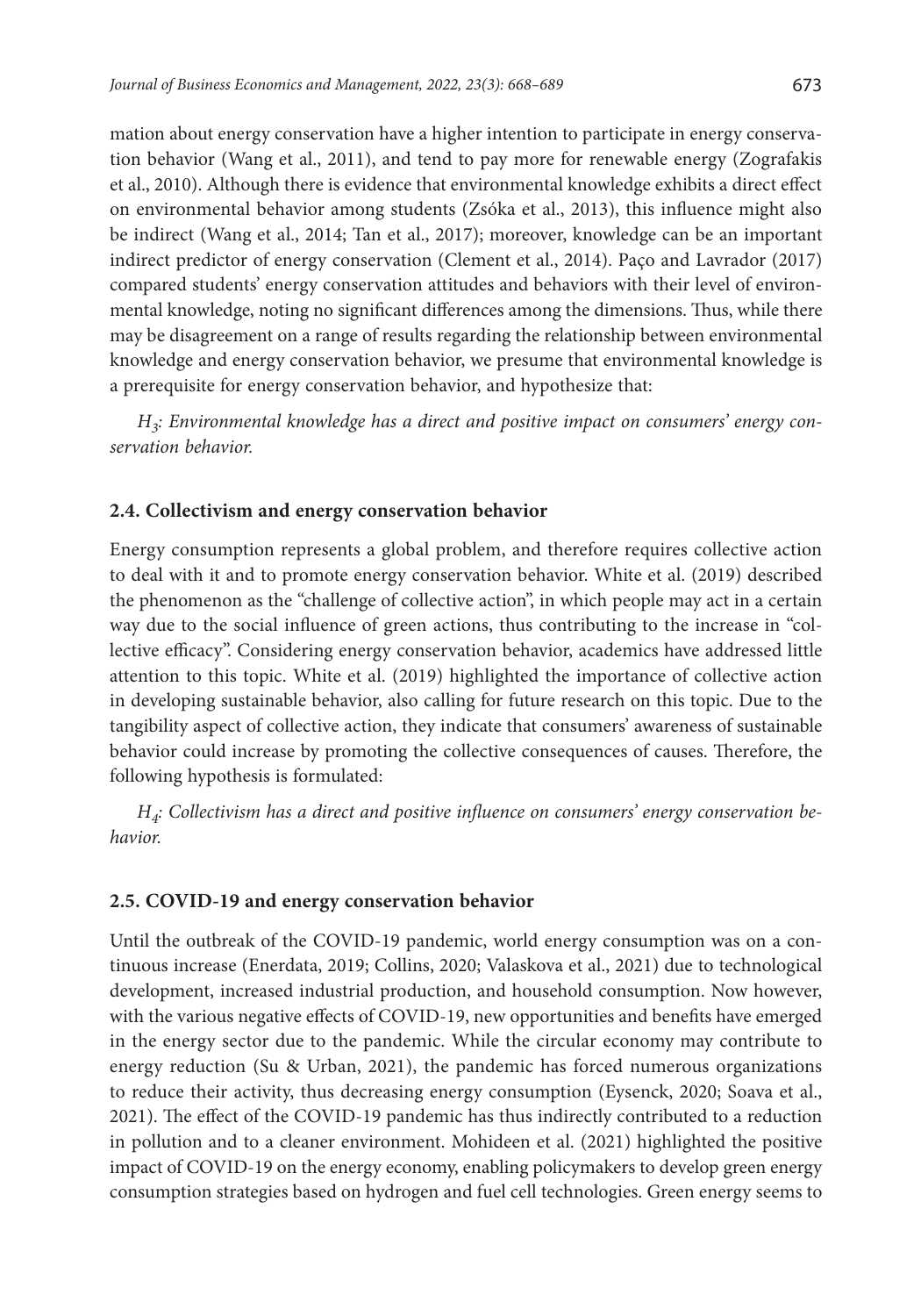have been one of the most profitable investments during and since the pandemic (Ionescu, 2020; Mihajlović et al., 2021). The pandemic has also increased responsibility towards energy consumption and the environmental concerns of consumers (Dahalan et al., 2020; Lăzăroiu et al., 2020a; Smith, 2020; Valaskova et al., 2021). As the COVID-19 pandemic has changed the global economy and individual ways of living to a 'new normal', where green energy seems to have become a crucial solution to sustainable living, we hypothesize that:

*H5: COVID-19 pandemic positively influences consumers' energy conservation behavior.*

#### **2.6. Functional values and intention to use green apps**

Functional values are utilitarian features of products, increasing their performance through durability, reliability, and price (Suki, 2015). Consumers' who prioritize functional values are usually task-oriented, and their decision-making is based on rationality (Picot-Coupey et al., 2021). Functional values often relate to the core characteristics of mobile devices such as ubiquity, localization, personalization, and convenience (Clarke, 2001). Mulcahy et al. (2020) considered functional value as the knowledge that incorporates both perceived usefulness and ease of use, thus displaying a significant influence on energy-saving behavior through gamified mobile apps. Based on these arguments, we exert that:

*H6: Functional values of the mobile apps have a positive impact on energy-efficient app usage intention.*

#### **2.7. Hedonic values and intention to use green apps**

The core of hedonic values consists of the desire for fun and enjoyment, thus displaying a gamification value (Dastane et al., 2020). Hedonic values, such as enjoyment, fun, and pleasure impact significantly on mobile app usage of green mobile apps. For instance, the Chinese Ant Forest application encourages users in active green behavior, such as planting trees or adopting a low-carbon lifestyle. Zhang et al. (2020) measured the steady usage of this app and found that perceived enjoyment and game interaction positively influence users' satisfaction, which in turn determines its usage. Mulcahy et al. (2020) found that gamified apps positively influence consumers' energy-saving behaviors. Therefore, we hypothesized that:

*H7: Hedonic values of the mobile apps have a positive impact on energy-efficient app usage intention.*

#### **2.8. Energy conservation behavior and intention to use energy-efficient apps**

Although the "Going Green" movement is gaining greater awareness among consumers and organizations, changing their behavior remains a major challenge regarding energy consumption. In managing energy reduction, transparent communication plays a major role in increasing energy awareness among individuals (Marans & Edelstein, 2010). In addition, energy awareness campaigns and energy challenges also contribute to decreased energy consumption (Kemp-Hesterman et al., 2014). Mass media still represents the most favored com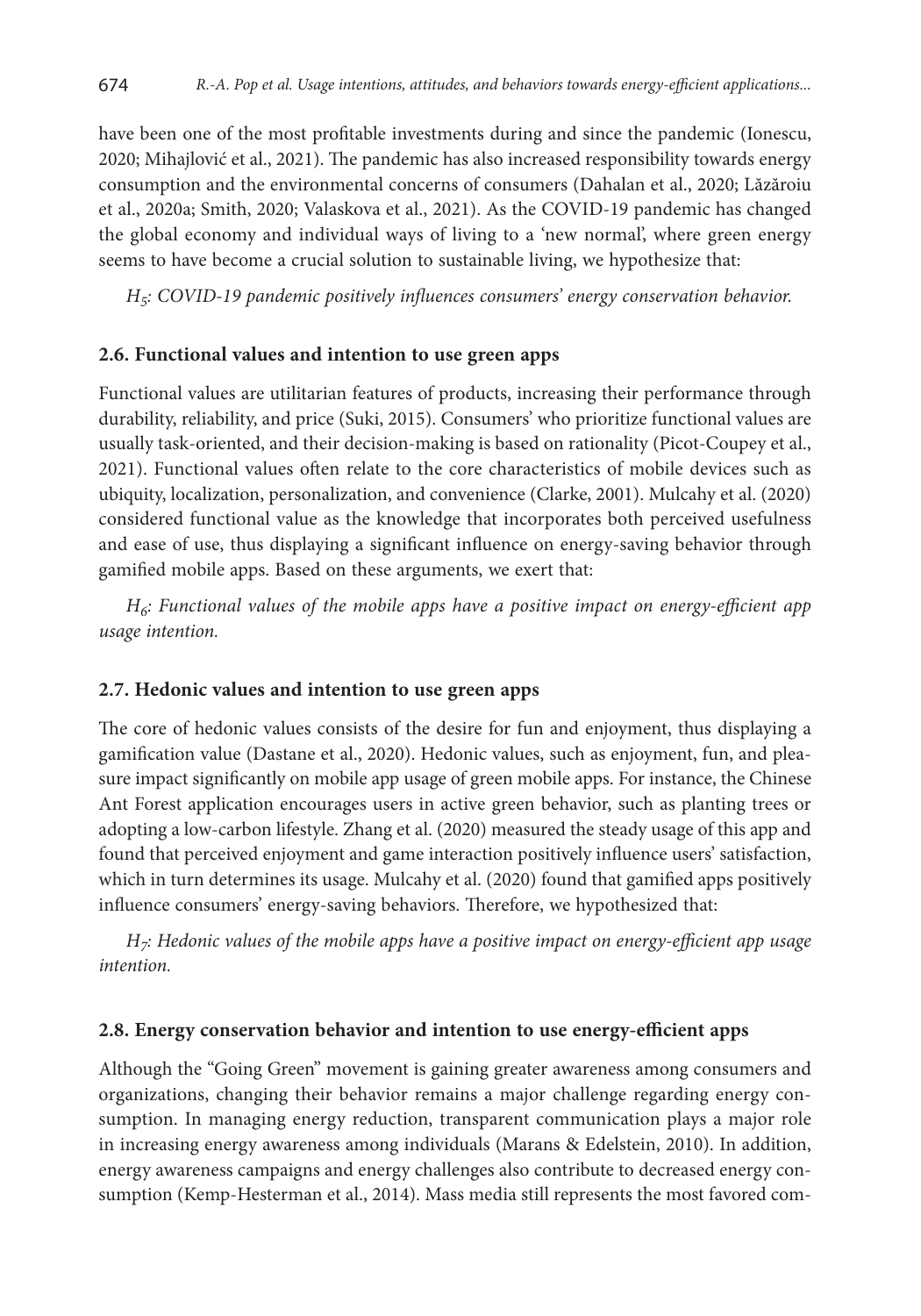munication channel for triggering energy conservation behavior (Sheau-Ting et al., 2019). Literature has intensively studied the antecedents of energy conservation behavior. For instance, Paswan et al. (2017) found that hedonic values, such as enjoyment and personal beliefs in the human/nature balance increased consumers' engagement in pro-environmental behavior. Scholars have identified energy conservation behavior in various contexts, and found the factors which significantly influence consumers' energy consumption level: building regulations, environmental concerns, education, and social marketing (Ishak, 2017). Kotsopoulos et al. (2018) discovered that gamification apps can motivate employees to adopt energy conservation behavior and develop a greener working attitude. Design elements, such as progression, levels, and points can improve the daily usage of apps. According to these arguments regarding energy conservation, we hypothesize a correlation between energy conservation behavior and app usage intention:

*H8: Energy conservation behavior has a positive impact on the intention to use energyefficient mobile applications.*

Based on the literature review, we propose a conceptual model (Figure 1) which incorporates the impact of energy conservation attitude, subjective norms, environmental knowledge, collectivism, and COVID-19 on young consumers' energy conservation behavior. Moreover, the model explores the impact of energy conservation behavior, and functional and hedonic values on consumers' energy-efficient app usage intention.



Figure 1. Conceptual model

#### **3. Research methodology**

#### **3.1. Research design and sample**

The aim of this research is to explore which factors influence consumers' willingness to use energy-efficient mobile applications. To fulfil the research scope, the present study proposes to identify the antecedents of energy conservation behavior and to examine the impact of COVID-19 on consumers' energy conservation behavior (Figure 1). In this regard, we conducted an empirical investigation among Romanian young people to highlight their proenvironmental energy conservation behavior when using apps. Consistent with the National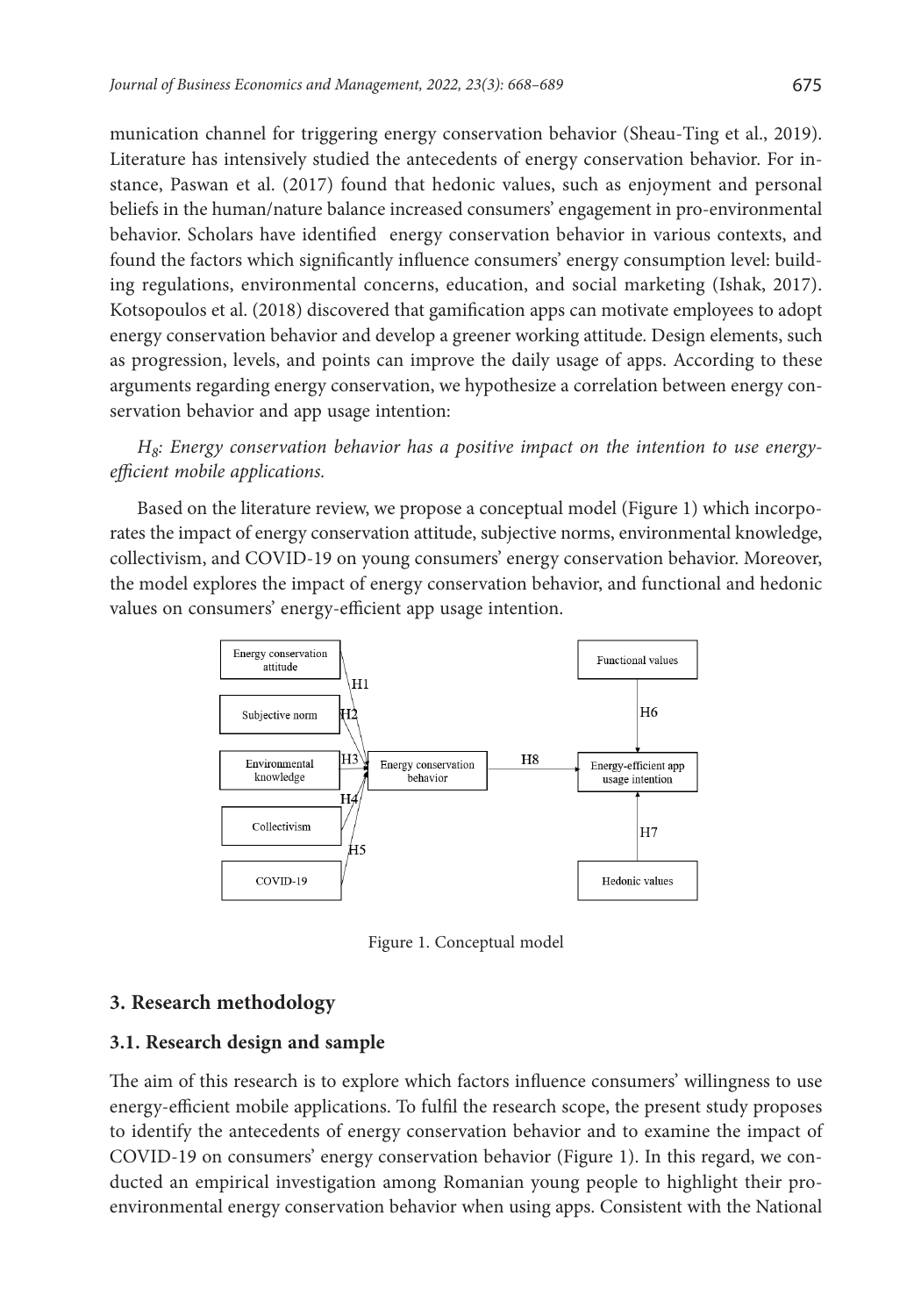Renewable Energy Action Plan (NREAP), Romania exceeded the 2020's renewable energy target in 2014 (24% of final energy consumption) and intends to achieve 30.7% renewable energy consumption in 2030 (Enerdata, 2019).

To assess the impact of energy conservation behavior on energy-efficient app usage intention, and the supplementary factors (attitude, subjective norms, environmental knowledge, collectivism, COVID-19, functional and hedonic values) an online survey was conducted from November to January 2021. The target population of the survey was represented by Millennials/Gen Y (born between 1980 and 1994) and Gen Z (born between 1995 and 2002) because they are heavy smartphone users (Dabija & Băbuț, 2019; Scott et al., 2020). Table 1 presents the socio-demographics of the respondents. Approximately half of the respondents  $(N = 269; 45.6%)$  had not heard about energy-efficient apps, while the majority of those who were familiar with these apps ( $N = 299, 50.7\%$ ) were using energy-efficient mobile apps. Regarding consumers' mobile usage habits: most of the respondents closed those apps not being used at that moment, reduced screen brightness, and turned off the Bluetooth, GPS, and synchronization functions when they were not needed.

|                                             | Demographics ( $N = 590$ )                                                          | Frequency                  | Relative<br>Frequency<br>$\%$       | Frequency                    | Relative<br>Frequency<br>$\%$      |
|---------------------------------------------|-------------------------------------------------------------------------------------|----------------------------|-------------------------------------|------------------------------|------------------------------------|
|                                             |                                                                                     | Millennials ( $N = 149$ )  |                                     | Gen $Z (N = 441)$            |                                    |
| Gender                                      | Male<br>Female                                                                      | 70<br>79                   | 47.0<br>53.0                        | 157<br>284                   | 35.6<br>64.4                       |
| Education<br>level                          | High School<br>Bachelor's Degree<br>Master's Degree and PhD                         | 39<br>59<br>51             | 26.2<br>39.6<br>34.2                | 60<br>298<br>83              | 13.7<br>67.6<br>18.8               |
| $Occu-$<br>pation                           | Student<br>Employee<br>Entrepreneur<br>Non-workers (unemployed/retired)             | 22<br>103<br>18<br>6       | 14.8<br>69.1<br>12.0<br>4.0         | 248<br>169<br>17<br>7        | 56.2<br>38.3<br>3.8<br>1.6         |
| Mobile<br>operation<br>system               | Android<br>Apple<br>Windows                                                         | 104<br>42<br>3             | 69.8<br>28.2<br>2.0                 | 235<br>204<br>$\mathfrak{D}$ | 53.3<br>46.3<br>0.5                |
| Average<br>duration<br>of mobile<br>battery | Less than 6 hours<br>Between 6-7 hours<br>One day<br>Two days<br>More than two days | 18<br>25<br>79<br>21<br>21 | 12.1<br>16.8<br>53.0<br>14.1<br>4.0 | 47<br>144<br>215<br>30<br>5  | 10.7<br>32.7<br>48.8<br>6.8<br>1.1 |

Table 1. Socio-demographics characteristics

### **3.2. Questionnaire design and measures**

The questionnaire was operationalized according to previous research conducted in this field (Table 2). Some items of the scales have been adjusted to match the aim of our research. The only exception is represented by the independent variable, COVID-19, which was developed by the authors due to the newness of the situation. All items were assessed using a 5-point Likert scale, ranging from total disagreement (1) to total agreement (5).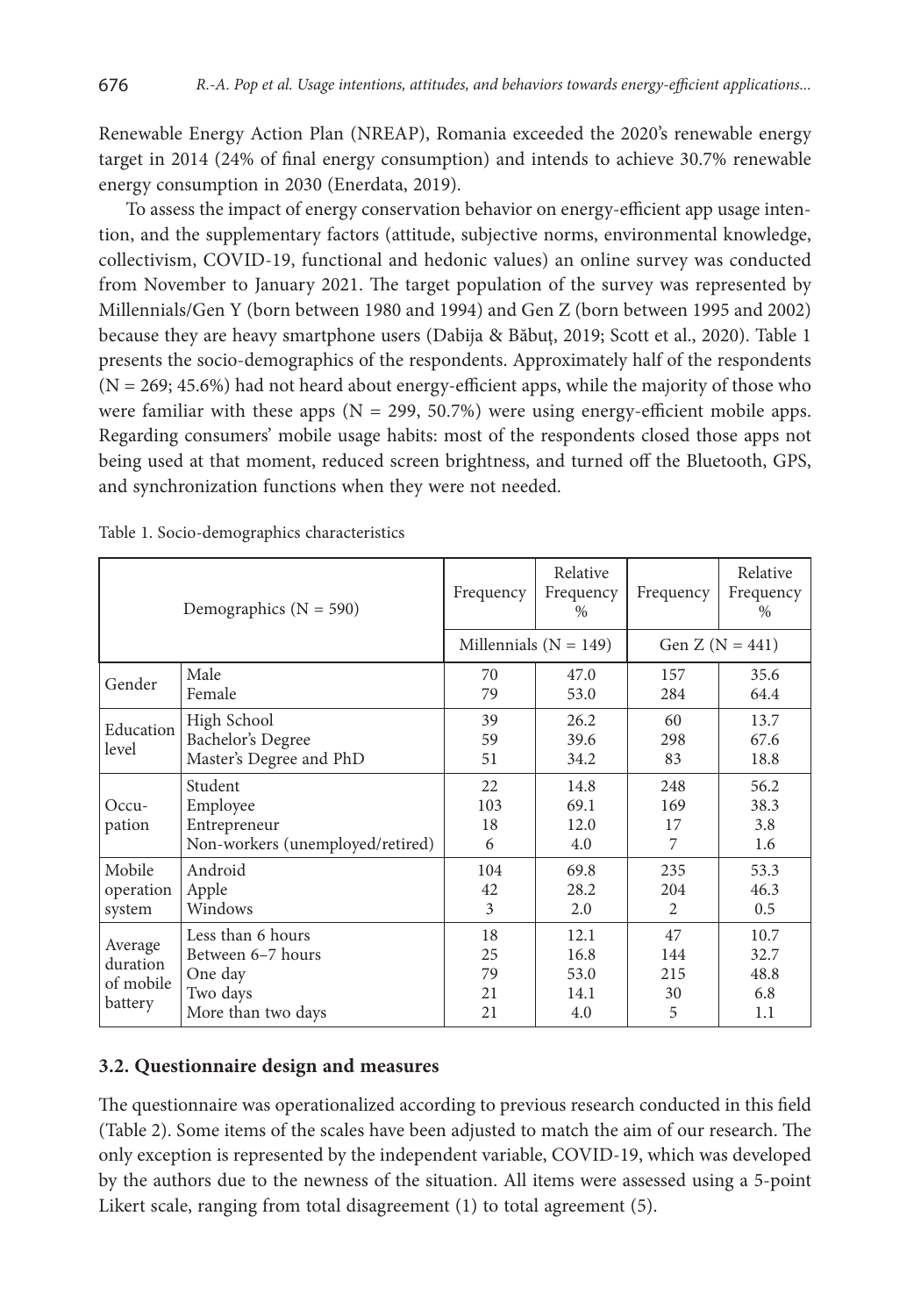| Construct /<br>Reference                                         | Item             | Measure                                                                                                                         | Loading | Cronbach's<br>Alpha | AVE / CR        |
|------------------------------------------------------------------|------------------|---------------------------------------------------------------------------------------------------------------------------------|---------|---------------------|-----------------|
|                                                                  | ECA1             | Environmental protection is<br>important to me when making<br>purchases.                                                        | 0.840   |                     | 0.695/<br>0.872 |
| Energy<br>conservation<br>attitude /<br>Tanner and<br>Kast, 2003 | ECA <sub>2</sub> | If I can choose between energy-<br>saving mobile applications and<br>conventional applications, I prefer<br>energy-saving ones. | 0.803   | 0.781               |                 |
|                                                                  | ECA3             | I have a favorable attitude towards<br>purchasing an energy-saving<br>product.                                                  | 0.856   |                     |                 |
|                                                                  | SN1              | Persons important to me would<br>prefer that I use energy-efficient<br>appliances.                                              | 0.844   |                     | 0.663/          |
| Subjective<br>norm / Chin<br>et al., 2018;                       | SN2              | Family and friends think it's a<br>good idea to use energy-efficient<br>products.                                               | 0.797   | 0.831               |                 |
| Thøgersen and<br>Ölander, 2006                                   | SN3              | I feel morally obligated to buy<br>only green/organic products.                                                                 | 0.820   |                     | 0.887           |
|                                                                  | SN <sub>4</sub>  | I get a bad conscience if I choose<br>conventional instead of energy-<br>saving products.                                       | 0.796   |                     |                 |
|                                                                  | EKN1             | I know that I buy products and<br>packages that are environmentally<br>safe.                                                    | 0.803   |                     |                 |
| Environmental<br>knowledge /<br>Ellen et al.,<br>1997            | EKN <sub>2</sub> | I know more about recycling than<br>0.819<br>others.                                                                            |         |                     |                 |
|                                                                  | EKN3             | I know how to select products and<br>packages that reduce the amount<br>of waste ending up in landfill.                         | 0.837   | 0.870               | 0.658/<br>0.906 |
|                                                                  | EKN4             | I understand the environmental<br>phrases and symbols on the<br>0.761<br>product package.                                       |         |                     |                 |
|                                                                  | EKN <sub>5</sub> | I am knowledgeable about<br>environmental issues.                                                                               | 0.835   |                     |                 |
|                                                                  | CLV <sub>1</sub> | I respect the majority's wish.                                                                                                  | 0.782   |                     |                 |
| Collectivism /<br>Kim and Choi,<br>2005                          | CLV2             | I respect the decisions made by<br>my group of friends.                                                                         | 0.855   | 0.750               | 0.667/<br>0.857 |
|                                                                  | CLV3             | I maintain harmony in my group.                                                                                                 | 0.812   |                     |                 |
| $COVID-19/$                                                      | COV1             | During COVID-19, I installed<br>energy-saving light bulbs in the<br>house.                                                      | 0.820   |                     |                 |
| Elaborated by<br>the authors                                     | COV <sub>2</sub> | During COVID-19, I consumed<br>energy more consciously.                                                                         | 0.819   | 0.707               | 0.878/<br>0.857 |
|                                                                  | COV <sub>3</sub> | During COVID-19, I tried to save<br>electricity.                                                                                | 0.881   |                     |                 |

Table 2. Conceptualization of the independent and dependent variables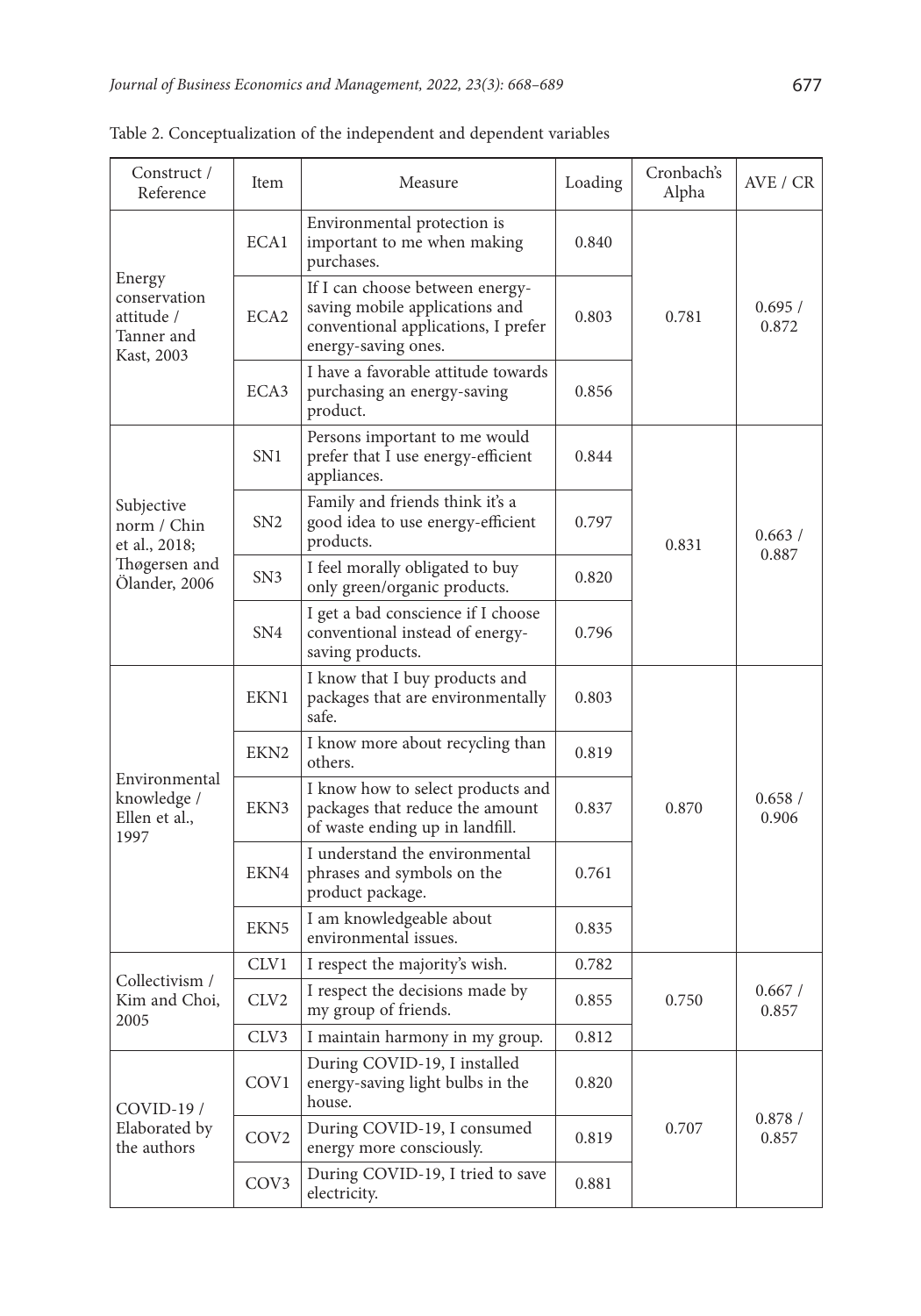|  |  | End of Table 2 |  |
|--|--|----------------|--|
|--|--|----------------|--|

| Construct /<br>Reference                                                             | Item<br>Measure  |                                                                                                       | Loading | Cronbach's<br>Alpha | AVE / CR        |  |
|--------------------------------------------------------------------------------------|------------------|-------------------------------------------------------------------------------------------------------|---------|---------------------|-----------------|--|
| Energy<br>conservation<br>behavior / Paço<br>and Lavrador,                           | ECB1             | I use power-saving bulbs<br>(fluorescent lamps or light-<br>emitting diodes (LEDs).                   | 0.744   |                     |                 |  |
|                                                                                      | ECB <sub>2</sub> | Most of the equipment I use has<br>low energy consumption.                                            | 0.857   |                     | 0.635/<br>0.896 |  |
|                                                                                      | ECB3             | It is important to me that the<br>appliances I use have the energy<br>efficiency class A/A+/A++/A+++. | 0.787   | 0.855               |                 |  |
| 2017                                                                                 | ECB4             | I buy products produced with less<br>energy or other resources.                                       | 0.830   |                     |                 |  |
|                                                                                      | ECB5             | I tend to pay more for<br>environmentally friendly<br>products.                                       | 0.760   |                     |                 |  |
| Functional<br>value / Sweeney<br>and Soutar,<br>2001                                 | FUV <sub>1</sub> | Energy-efficient mobile<br>applications have consistent<br>quality.                                   | 0.939   | 0.840               | 0.861/<br>0.925 |  |
|                                                                                      | FUC <sub>2</sub> | Energy-efficient mobile<br>applications have a high<br>performance.                                   | 0.917   |                     |                 |  |
| Hedonic value /<br>Iyer et al., 2018                                                 | HEV1             | Because it makes me feel good<br>about myself.                                                        | 0.924   | 0.829               | 0.854/<br>0.921 |  |
|                                                                                      | HEV <sub>2</sub> | Because I can feel a personal<br>connection with it.                                                  | 0.924   |                     |                 |  |
| Intention to<br>use green apps<br>/ Chin et al.,<br>2018; Paço and<br>Lavrador, 2017 | IUG1             | I will use energy-efficient mobile<br>applications more often in future.                              | 0.902   |                     |                 |  |
|                                                                                      | IUG <sub>3</sub> | I will tell other persons about the<br>energy-efficient apps.                                         | 0.905   | 0.859               |                 |  |
|                                                                                      | IUG2             | I intend to use this app because of<br>its environmental performance.                                 | 0.842   |                     |                 |  |

*Notes:* ECA – energy conservation attitude; SN – subjective norm; EKN – environmental knowledge; CLV – collectivism; COV – COVID-19; ECB – energy conservation behavior; FUV – functional values; HEV – hedonic values; IUG – green app usage intention; Factor loading >0.7; Cronbach's Alpha >0.7; Average variance extracted (AVE) >0.5; Composite reliability >0.7.

## **3.3. Data analysis**

Partial least squares structural equation modelling (SmartPLS 3.0) was employed to test the proposed conceptual model in Figure 1. First, we applied confirmatory factor analyses to the measurement model to examine the reliability and validity of each construct, then a bootstrap procedure was used to test the proposed hypotheses. For the assessment of scale reliability, we tested the factor loading, Cronbach Alpha, average variance extracted (AVE), composite reliability (CR), and discriminant validity. The results (Table 2) express that all factor loadings are higher than 0.7 and AVE's are above 0.5 (Hair et al., 2010), therefore the convergent validity of the constructs is validated. Furthermore, Cronbach's alpha and CR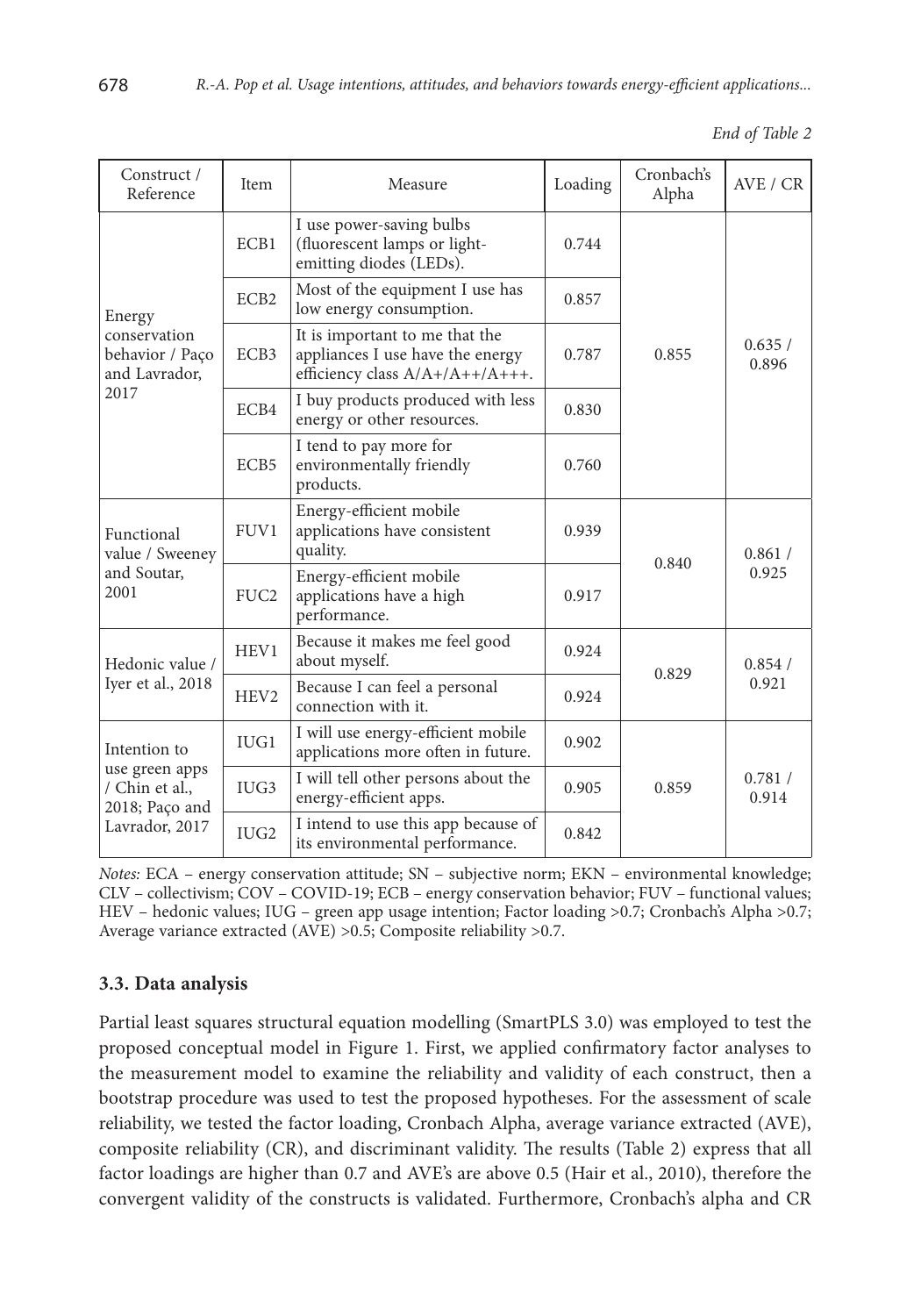values exceed the 0.7 criteria, suggesting the internal consistency and reliability of the scales (Hair et al., 2010; Henseler & Sarstedt, 2013). The discriminant validity (Table 3) was tested using the Heterotrait-Monotrait (HTMT) criteria. This test illustrates that all values are under 0.9 (Henseler et al., 2014), demonstrating the discriminant validity of the constructs.

|            | Heterotrait-Monotrait (HTMT) |       |            |            |            |            |            |            |           |
|------------|------------------------------|-------|------------|------------|------------|------------|------------|------------|-----------|
|            | <b>ECA</b>                   | COV   | <b>CLV</b> | <b>ECB</b> | <b>FUV</b> | <b>HEV</b> | <b>IUG</b> | <b>EKN</b> | <b>SN</b> |
| <b>ECA</b> |                              |       |            |            |            |            |            |            |           |
| COV        | 0.569                        |       |            |            |            |            |            |            |           |
| <b>CLV</b> | 0.298                        | 0.183 |            |            |            |            |            |            |           |
| <b>ECB</b> | 0.683                        | 0.711 | 0.240      |            |            |            |            |            |           |
| <b>FUV</b> | 0.272                        | 0.145 | 0.205      | 0.146      |            |            |            |            |           |
| <b>HEV</b> | 0.249                        | 0.234 | 0.197      | 0.206      | 0.736      |            |            |            |           |
| <b>IUG</b> | 0.341                        | 0.236 | 0.245      | 0.227      | 0.743      | 0.758      |            |            |           |
| <b>EKN</b> | 0.644                        | 0.521 | 0.302      | 0.620      | 0.103      | 0.093      | 0.166      |            |           |
| <b>SN</b>  | 0.838                        | 0.604 | 0.333      | 0.665      | 0.245      | 0.284      | 0.332      | 0.612      |           |

Table 3. Discriminant validity

*Notes:* ECA – energy conservation attitude; SN – subjective norm; EKN – environmental knowledge; CLV – collectivism; COV – COVID-19; ECB – energy conservation behavior; FUV – functional values; HEV – hedonic values; IUG – green app usage intention.

Furthermore, the collinearity of the outer and the inner model was tested with variance inflation factor (VIF). For the outer model, all VIF values are ranged between 1.418 and 2.462, and for inner model the highest value was disclosed for SN→ECB (2.128), suggesting no multi-collinearity issue.

### **4. Results and discussions**

The results of the bootstrap procedure (Table 4) show that seven of the eight hypotheses were accepted, and one rejected (see Figure 2).  $H_1$  assumed that energy conservation attitude has a positive impact on consumers' energy conservation behavior (β = 0.185; T-value = 3.836; p < 0.001). The more favorable the attitude towards energy conservation (e.g., preference for energy-saving products or concern for environmental protection), the more likely consumers are to engage in energy-saving activities such as using power-saving bulbs or buying products with less energy consumption. This is in line with similar research (Waris & Ahmed, 2020; Waris & Hameed, 2020); therefore  $H_1$  can be supported.  $H_2$  concluded that subjective norm has a significant impact on consumers' energy conservation behavior ( $\beta = 0.157$ ; T-value = 3.384; p < 0.001). Family and friends' opinions, the feeling of moral obligation and social pressure positively influences respondents' pro-environmental behavior; therefore, social influence represents a positive predictor of energy conservation behavior. Similar results were also obtained by Webb et al. (2013), Clement et al. (2014) and Wang et al. (2014); thus,  $H_2$ is accepted. In accordance with Ha and Janda (2012), attitude seems to be a stronger predic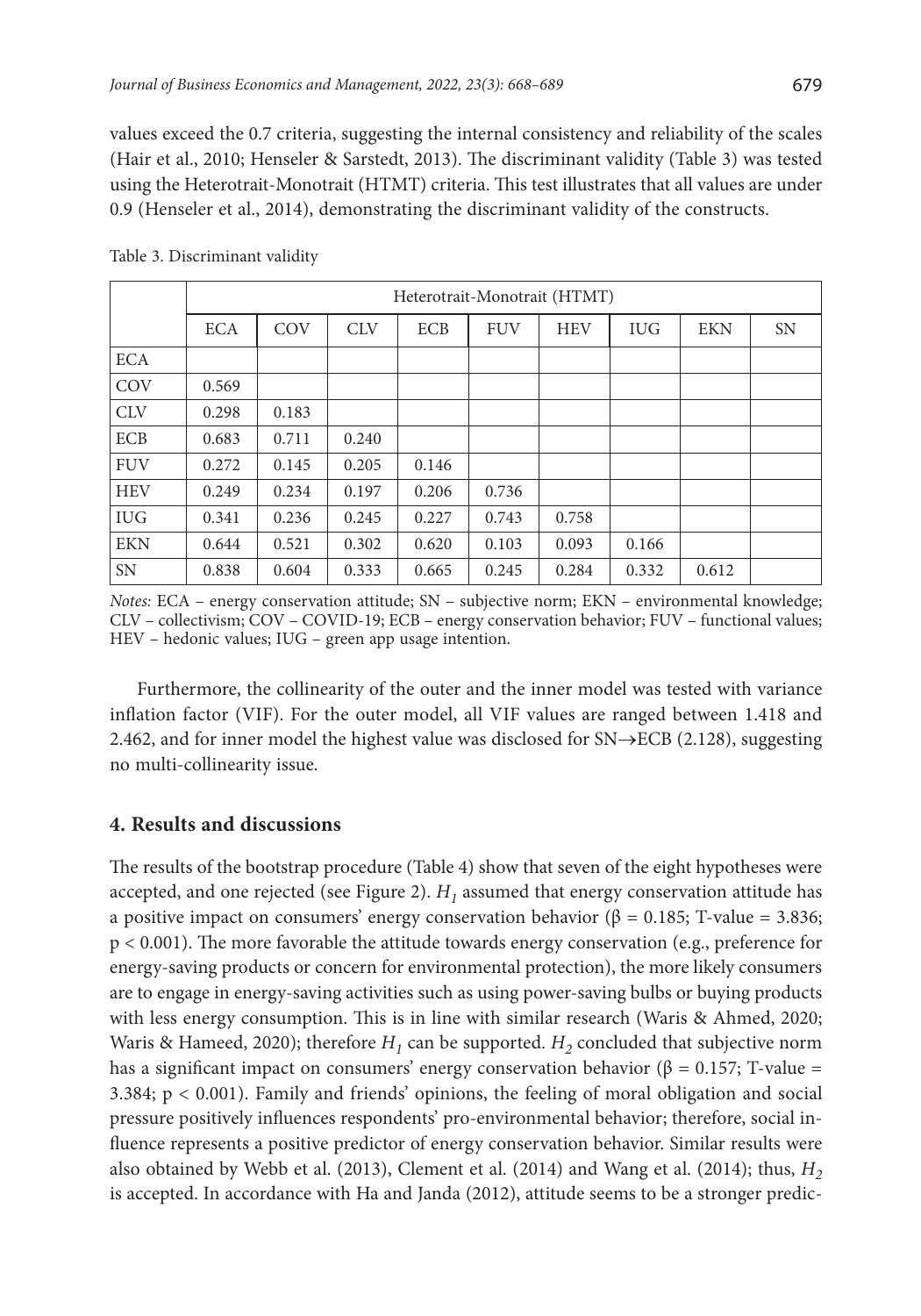tor of energy conservation behavior than subjective norms.  $H_3$  indicated that environmental knowledge exerts a positive impact on consumers' energy conservation behavior ( $\beta = 0.204$ ; T-value  $= 5.294$ ;  $p < 0.001$ ). The more knowledgeable consumers are about environmental issues, such as recycling or eco-labelling, the higher their willingness to display an energy conservation behavior. The findings confirm the studies of Wang et al. (2011) and Zsóka et al. (2013), but are in contrast to those of Wang et al. (2014); Tan et al. (2017), and Paço and Lavrador (2017).

*H4* presumed that collectivism has a significant impact on consumers' energy conservation behavior. The results indicate an insignificant relationship between collectivism and energy conservation behavior ( $\beta = 0.012$ ; T-value = 0.389; p > 0.05); therefore *H<sub>4</sub>* is rejected, this being contrary to White et al. (2019).  $H_5$  suggested that the COVID-19 pandemic could contribute to consumers' energy conservation behavior ( $\beta = 0.345$ ; T-value = 9.794; p < 0.001). Therefore, consumers seemed to have a better awareness of energy consumption during the pandemic, contributing to their energy conservation behavior; thus,  $H_5$  is supported. Previous studies (Dahalan et al., 2020; Ionescu, 2021a; Mohideen et al., 2021; Su & Urban, 2021) revealed that COVID-19 might give new opportunities for the environment and energy sector, our results also implying that COVID-19 positively contributes to consumers' energy-saving behavior.  $H_6$  indicated that functional values such as the consistent quality and performance of energy-efficient mobile apps have a positive impact on consumers' willingness to use these types of apps; thus  $H_6$  is accepted ( $\beta = 0.382$ ; T-value = 5.270; p < 0.001). Mulcahy et al. (2020) came to similar conclusions. Moreover, the findings indicate that the hedonic values of the app also contribute to consumers' usage intention ( $\beta = 0.397$ ; T-value = 5.808;  $p < 0.001$ ), therefore  $H<sub>7</sub>$  can be supported. Several researchers demonstrated the positive impact of hedonic values on green app usage intention (Zhang et al., 2020; Mulcahy et al., 2020); thus our results are consistent with them.  $H_8$  suggested that energy conservation behavior has a positive impact on energy-efficient app usage intention ( $\beta = 0.079$ ; T-value = 2.660;  $p < 0.01$ ). Therefore, consumers are more likely to use energy-efficient apps and to recommend the app to their peers when they have greater energy conservation behavior,



Figure 2. Structural model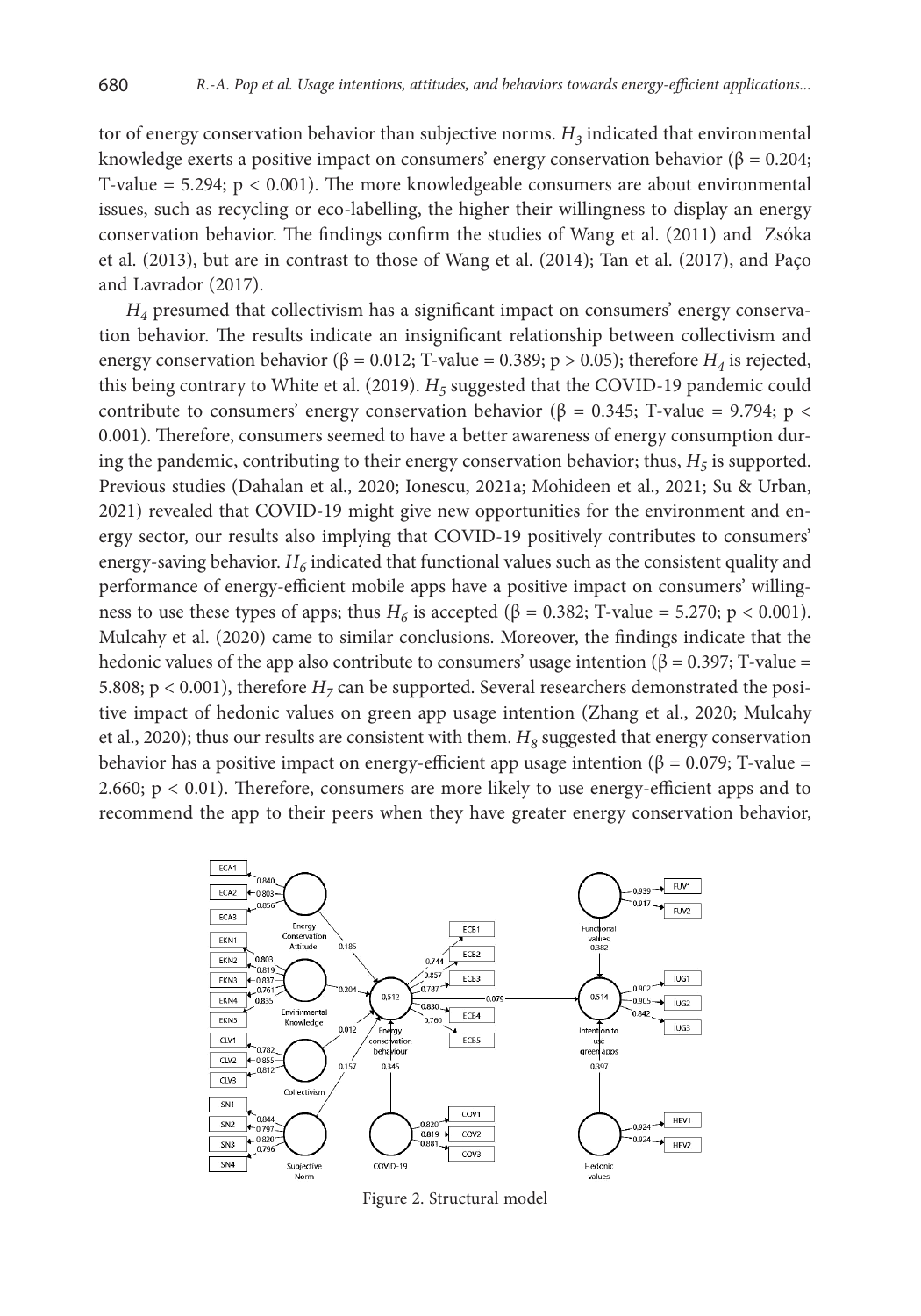thus  $H_8$  is supported. Similar conclusions were also assessed by Kotsopoulos et al. (2018).

Considering the squared root mean residual (SRMR) value, SRMR  $= 0.052$ , which is below 0.08, the fit statistics predicts an acceptable model. While Yuriev et al. (2020) considered that the average percentage of explained variance for pro-environmental behavior is 37.2% in the present research, energy conservation attitude, subjective norms, environmental knowledge, collectivism, and COVID-19 pandemic are responsible for 51.2% of the variance of energy conservation behavior ( $R^2 = 0.512$ ), therefore exceeding the average  $R^2$ . Moreover, energy conservation behavior, and functional and hedonic values explain 51.4% of the variance of energy-efficient app usage intention ( $R^2 = 0.514$ ), suggesting a moderate predicting power of the structural model.

| Paths                   | Path<br>Coefficients | Standard<br>Deviation | T-Value        | P values | Hypotheses            |
|-------------------------|----------------------|-----------------------|----------------|----------|-----------------------|
| $ECA \rightarrow ECB$   | 0.185                | 0.048                 | $3.836***$     | 0.000    | $H_1$ : Supported     |
| $SN \rightarrow ECB$    | 0.157                | 0.046                 | $3.384***$     | 0.001    | $H_2$ : Supported     |
| $EKN \rightarrow ECB$   | 0.204                | 0.039                 | $5.294***$     | 0.000    | $H_3$ : Supported     |
| $CLV \rightarrow ECB$   | 0.012                | 0.032                 | $0.389^{n.s.}$ | 0.697    | $H_4$ : Not supported |
| $COV \rightarrow ECB$   | 0.345                | 0.035                 | $9.794***$     | 0.000    | $H_5$ : Supported     |
| $FUV \rightarrow IUG$   | 0.382                | 0.072                 | $5.270***$     | 0.000    | $H_6$ : Supported     |
| $HEV \rightarrow H U G$ | 0.397                | 0.068                 | $5.808***$     | 0.000    | $H_7$ : Supported     |
| $ECB \rightarrow IUG$   | 0.079                | 0.030                 | $2.660**$      | 0.008    | $H_8$ : Supported     |

Table 4. The path coefficients of the structural equation model

*Note:*  $*$ p < 0.05;  $*$  $*$ p < 0.01;  $*$  $*$  $*$ p < 0.001; n.s.: no significance; ECA – energy conservation attitude; SN – subjective norm; EKN – environmental knowledge; CLV – collectivism; COV – COVID-19; ECB – energy conservation behavior; FUV – functional values; HEV – hedonic values; IUG – green app usage intention.

Wang et al. (2011) found that people with greater knowledge of electricity saving methods are more willing to participate in energy conservation behavior, and display an increased willingness to pay more for renewable energy (Zografakis et al., 2010; Brătucu et al., 2019), while Wang et al. (2014) or Tan et al. (2017) found no direct influence. Our findings highlight the importance of environmental knowledge in displaying energy conservation behavior; therefore we support the findings of Wang et al. (2011) and Zsóka et al. (2013) who demonstrated the positive and direct impact of knowledge on environmental behavior among young people in an emerging market. The energy conservation literature also suggests that collectivism forms a research gap, as highlighted by White et al. (2019) who claimed that collective action remains "an open question for future research" (p. 34). We answer this call to action by examining the impact of collectivism on consumers' energy conservation behavior, although no significant impact was found. Moreover, the innovation of the present research is also given by introducing the COVID-19 construct, as the pandemic has radically and profoundly changed our lives, desires, expectations, and habits (Nemțeanu & Dabija, 2020). Due to the new situation, individuals might have developed environmental awareness, thus being more concerned about and supporting investments in the energy sector (Mihajlović et al., 2021;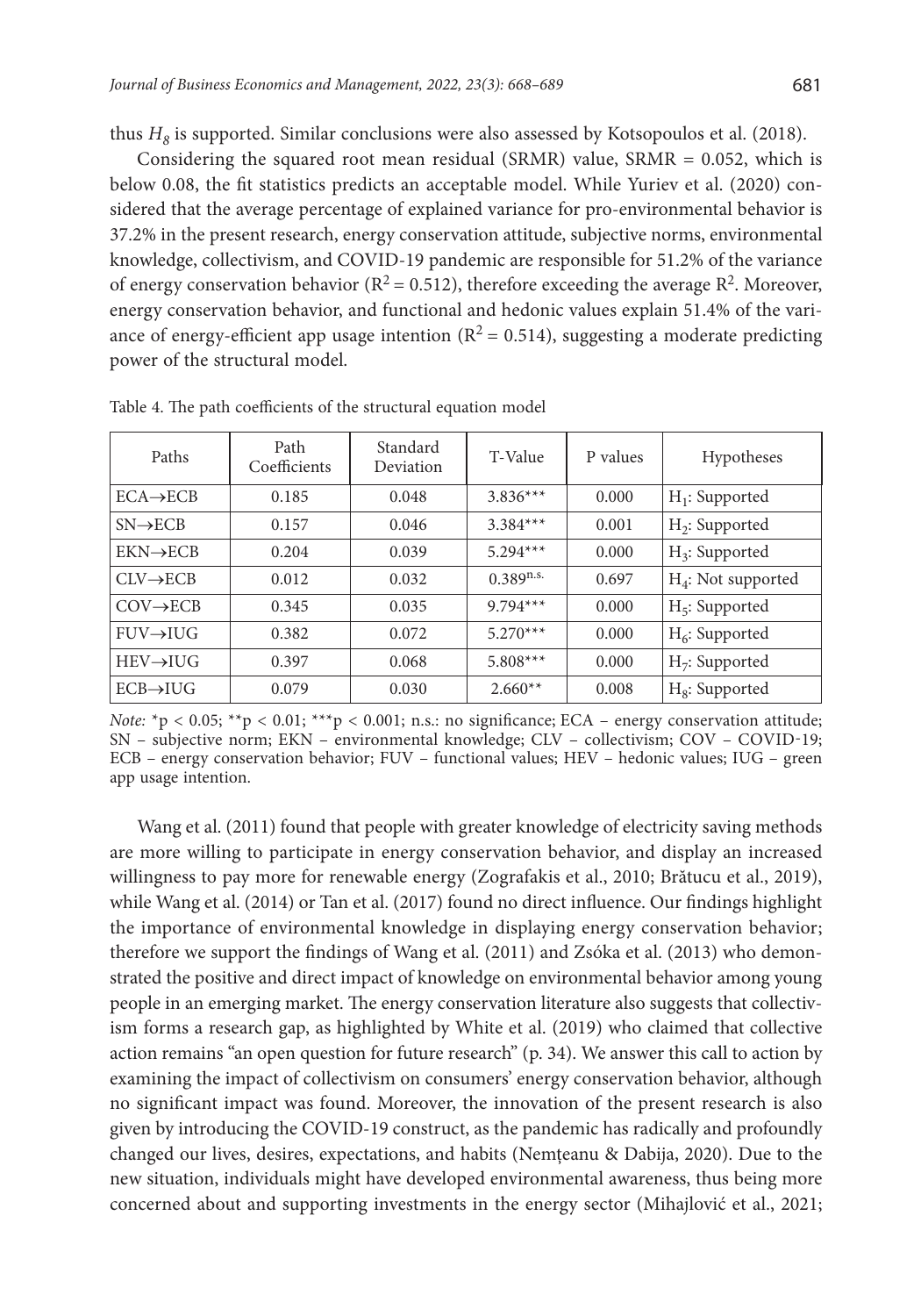Mohideen et al., 2021), but also understanding the need for more environmental awareness towards energy consumption (Dahalan et al., 2020). Our results highlight the positive impact of COVID-19 on consumers' energy consumption awareness. The social distancing imposed by COVID-19 has forced consumers to spend more time at home (Lăzăroiu et al., 2020a; Ionescu, 2021a; Valaskova et al., 2021). One of the biggest disadvantages of working from home is having to use one's own energy resources. In comparison to previous times, where the company paid for the energy used for lightning, computers and so on, all these costs shifted to the consumer. Therefor energy consumption in many households increased due to working from home, which made consumers more aware of existing energy costs (Pflugmann & De Blasio, 2020; Ionescu, 2021b). This has triggered the importance of energy efficient actions and energy-saving behavior. Energy conservation attitudes and subjective norms as dimensions of the TPB significantly influence consumers' energy conservation behavior, these findings being in line with previous research (Clement et al., 2014; Wang et al., 2014; Waris & Ahmed, 2020; Waris & Hameed, 2020; Ionescu, 2021b). Therefore, attitude, subjective norm, knowledge, and COVID-19 are strong predictors of consumers' energy conservation behavior, while collectivism is insignificant. Our empirical findings also support the work of Mulcahy et al. (2020), who suggested that gamified apps and functional value of mobile apps can contribute to energy-saving behavior. When looking at the value of the coefficients, it can be observed that the utilitarian and hedonic values of mobile apps usage is higher in comparison to energy conservation behavior. Therefore, it is expected that utilitarian and hedonic values are better predictors of the use of energy efficiency mobile applications in comparison to energy-friendly behavior. Consumers who have strong ecological beliefs already demonstrate energy-friendly behavior, as proven in this research. The results of the research reveal another interesting group of heavy users of mobile applications, who might become interested in increasing their energy efficiency, by starting to use energy efficient mobile applications. The use of mobile applications and different AI systems for measuring energy efficiency could stimulate consumers to increase their pro-environmental behavior (Scott et al., 2020). Even though these users will not have as their main goal the protection of the environment, but to increase their performance via the energy efficiency application, it might be a way of changing behavior. In future research, we intend to empirically test the impact of the extrinsic motivation of performance in energy efficiency application on increasing energy efficient behavior and on the intrinsic motivation of protecting the environment.

#### **Conclusions**

The present study examined a model of energy-efficient apps by incorporating the variables of TPB and extending them with other independent variables disclosed in the literature. The novelty of the research consists in examining the usage intention of energy-efficient apps from a consumer behavioral perspective. We also considered the two most influential motivations for using an app, the hedonic and functional values, while also exploring the impact of energy-saving behavior on usage intention. Furthermore, we examined the antecedents of energy conservation behavior by merging the elements of TPB, energy conservation at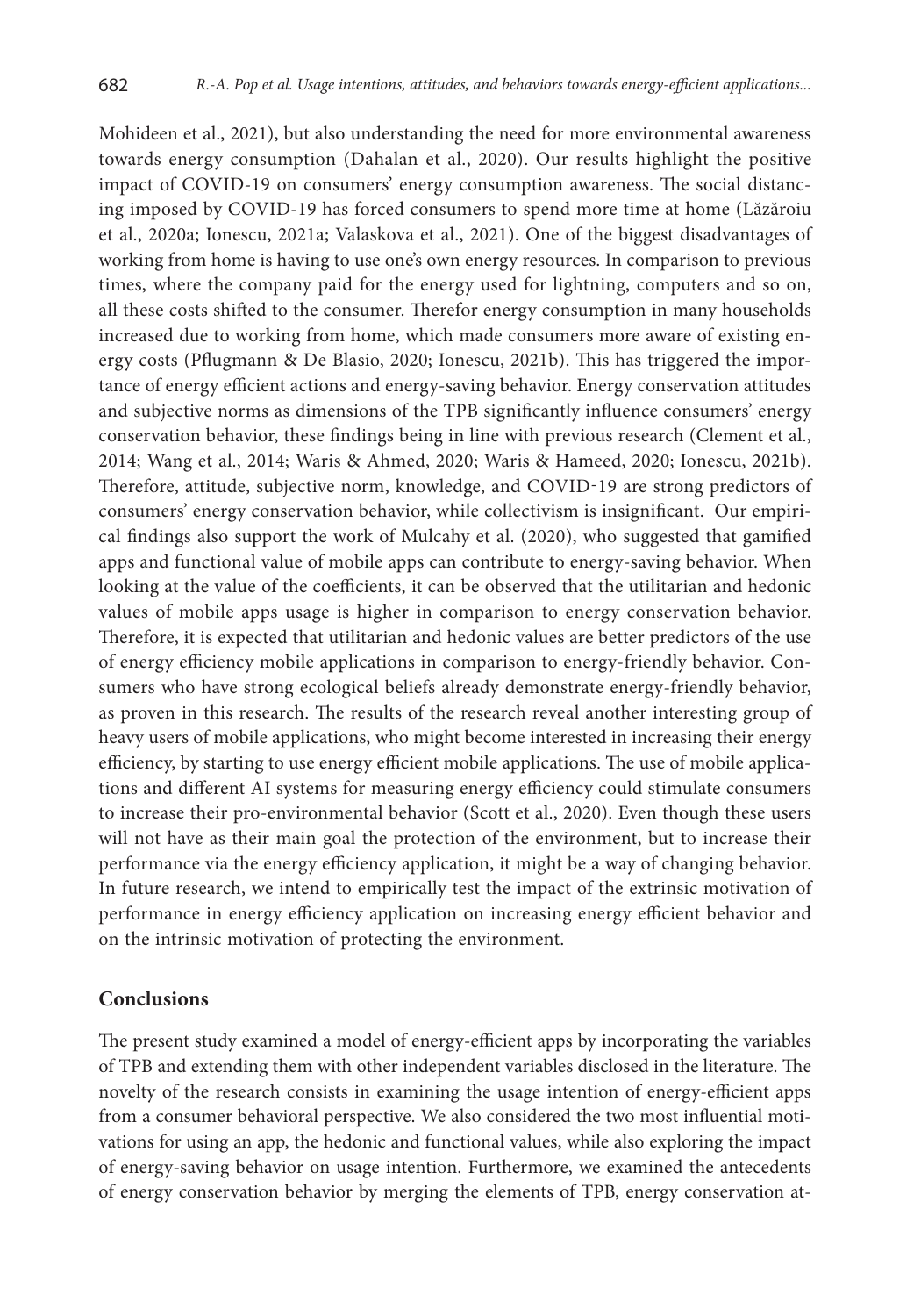titude, and subjective norms, with supplementary factors previously considered controversial in the literature: environmental knowledge, collectivism, and COVID-19. Environmental knowledge is considered one of the most studied factors on consumers' pro-environmental behavior.

The research also provides some useful implications for marketers, policymakers, and software developers. Firstly, marketers need to elaborate well-defined communication to raise awareness of energy conservation, because although many consumers display a positive attitude towards energy saving, they are less aware of their energy consumption inclination, and of the possible consequences, e.g. half of the respondents did not monitor their energy, water, or natural gas consumption; did not turn off or unplug electrical appliances when not in use; did not use rechargeable batteries; left their smartphones charging all night; and these are only a few of the bad habits which strongly influence the environment. Even if consumers are knowledgeable about environmental issues, they do not have sufficient information about energy problems. Considering these facts, and that such consumers are strongly influenced by their peers, we recommend the promotion of energy efficient apps through influencers. Hedonic values appear as strong predictors of green app usage intention; therefore, we suggest that developers design these apps with gamified elements, which give more pleasure, enjoyment, and fun during the usage journey, linked with high performance and quality.

Amongst the limitations, we can mention the fact that the target population consisted only of members of Millennials/Gen Y and Zers, with no members of previous generations, such as Gen X or Baby Boomers being considered. As people grow older, their energy conservation behaviors, pro-environmental attitudes, and recycling inclination, and/or patterns might differ. Another limitation lies in not comparing apps from different retailers and/or companies with both physical and online stores.

Future research could rely on a generational approach, thus exploring possible differences and similarities among generations in developed versus emerging markets. As the research was conducted in an emerging market (Romania), we suggest replication of the study in other emerging markets, and/or conducting cross-cultural and/or cross-national investigations. Future studies could also consider other constructs that impact on mobile app usage, such as altruistic values, past behavior, and environmental awareness, or could employ a comparative approach towards shopping, and gaming versus entertainment apps. It would also be relevant to investigate the degree to which consumers only use apps to inform themselves about product offers, with the actual buying decision taken either in the physical store or in the online store. Research could also emphasize the degree to which consumers tend to mix their online and offline behavior for gaining information, making product comparisons, and buying, switching their behavior from apps to online websites and/or offline stores, if, for instance, the app does not work properly.

#### **Acknowledgements**

This work was supported by a grant of the Romanian Ministry of Education and Research, CNCS – UEFISCDI, project number PN-III-P1-1.1-TE-2021-0795, within PNCDI III.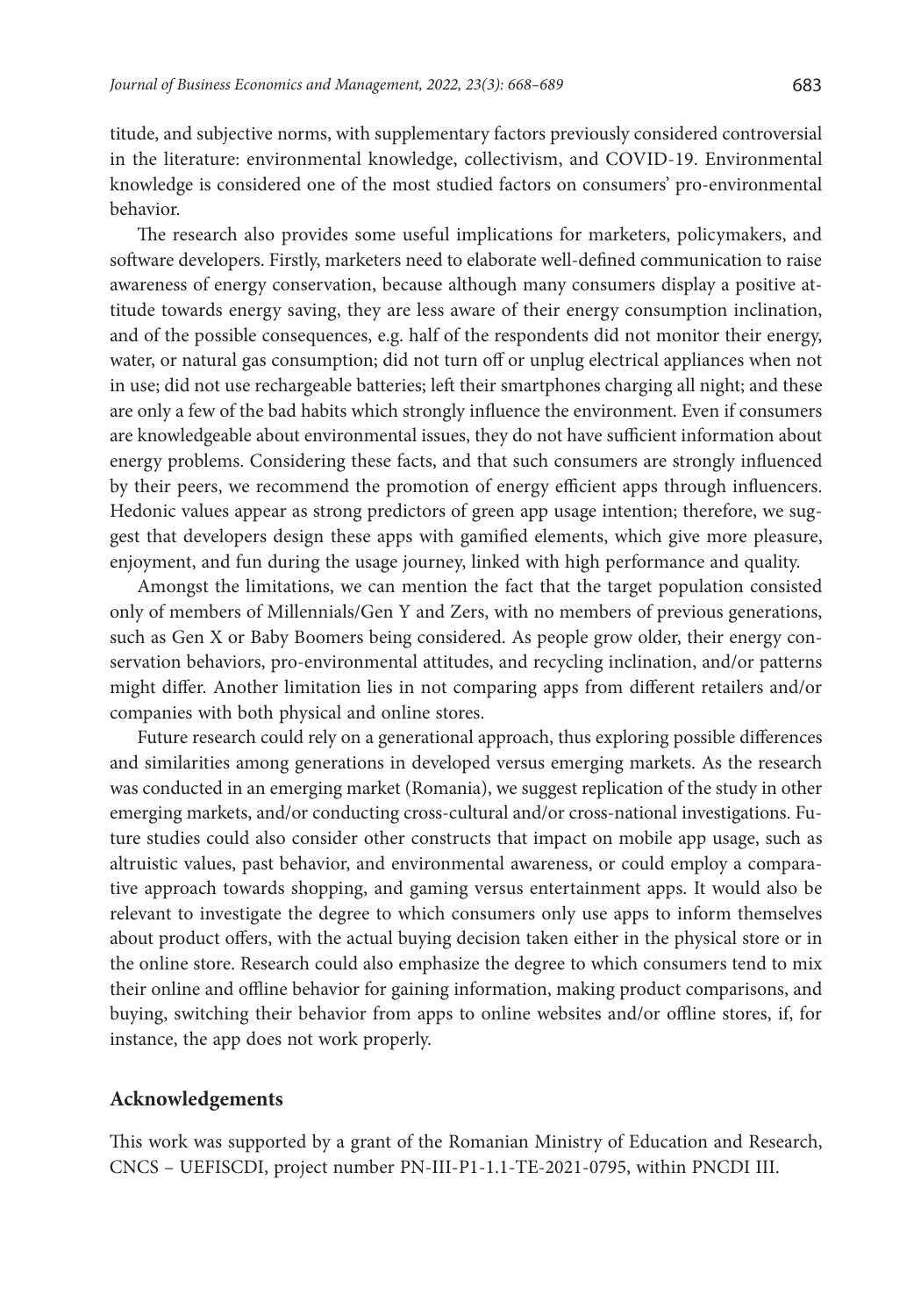### **References**

- Abrahamse, W., & Steg, L. (2013). Social influence approaches to encourage resource conservation: A meta-analysis. *Global Environmental Change*, *23*(6), 1773–1785. https://doi.org/10.1016/j.gloenvcha.2013.07.029
- Ahmad, R. W., Gani, A., Hamid, S. H. A., Shojafar, M., Ahmed, A. I. A., Madani, S. A., Saleem, K., & Rodrigues, J. J. P. C. (2017). A survey on energy estimation and power modeling schemes for smartphone applications. *International Journal of Communication Systems*, *30*(11), e3234. https://doi.org/10.1002/dac.3234
- Ajzen, I. (1991). The theory of planned behavior. *Organizational Behavior and Human Decision Process*, *50*, 179–211. https://doi.org/10.1016/0749-5978(91)90020-T
- Barber, N., Taylor, C., & Strick, S. (2009). Wine consumers' environmental knowledge and attitudes: Influence on willingness to purchase. *International Journal of Wine Research*, *1*(1), 59–72. https://doi.org/10.2147/IJWR.S4649
- Barboza, M. N. L., & Filho, E. J. M. A. (2019). Green consumption values in mobile apps. *Journal of International Consumer Marketing*, *31*(1), 66–83. https://doi.org/10.1080/08961530.2018.1490052
- Brătucu, G., Constantin, C. P., Chițu, I. B., Grădinaru, E., & Dovleac, L. (2019). Approaching the bioeconomy in terms of increasing the energy efficiency of households in Romania. *Amfiteatru Economic*, *21*(50), 90–104. https://doi.org/10.24818/EA/2019/50/90
- Brauer, B., Ebermann, C., Hildebrandt, B., Remané, G., & Kolbe, L. M. (2016). Green by app: The contribution of mobile applications to environmental sustainability. *Pacific Asia Conference on Information Systems, PACIS 2016* – *Proceedings*, September.
- Cantaragiu, R. E., & Ghinea, V. M. (2020). The impact of workaholism on consumer food waste. *Amfiteatru Economic*, *22*(14), 1140–1158. https://doi.org/10.24818/EA/2020/S14/1140
- Chin, J., Jiang, B. C., Mufidah, I., Persada, S. F., & Noer, B. A. (2018). The investigation of consumers' behavior intention in using green skincare products: A pro-environmental behavior model approach. *Sustainability*, *10*(11), 1–14. https://doi.org/10.3390/su10113922
- Clarke, I. (2001). Emerging value propositions for m-commerce. *Journal of Business Strategies*, *18*(2), 133–139. https://doi.org/10.54155/jbs.18.2.133-148
- Clement, C. A., Henning, J. B., & Osbaldiston, R. (2014). Integrating factors that predict energy conservation: The theory of planned behavior and beliefs about climate change. *Journal of Sustainable Development*, *7*(6), 46–69. https://doi.org/10.5539/jsd.v7n6p46
- Collins, K. (2020). Real-time patient monitoring throughout the COVID-19 pandemic: How health systems can harness telemedicine and mobile technology services. *American Journal of Medical Research*, *7*(2), 43–49. https://doi.org/10.22381/AJMR7220206
- Dabija, D.C., & Băbuț, R. (2019). Enhancing apparel store patronage through retailers' attributes and sustainability. A generational approach. *Sustainability*, *11*(17), 4532. https://doi.org/10.3390/su11174532
- Dahalan, D., Abdul Rahman, H., & D'Silva, J. L. (2020). Malaysian public's concern about the environment during the Covid-19 pandemic: A study of a selected state in Peninsular Malaysia. *International Journal of Academic Research in Business and Social Sciences*, *10*(15), 368–378. https://doi.org/10.6007/IJARBSS/v10-i15/8423
- Dastane, O., Goi, C. L., & Rabbanee, F. (2020). A synthesis of constructs for modelling consumers' perception of value from mobile-commerce (M-VAL). *Journal of Retailing and Consumer Services*, *55*(3), 102074. https://doi.org/10.1016/j.jretconser.2020.102074
- Echegaray, F., & Hansstein, F. V. (2017). Assessing the intention-behavior gap in electronic waste recycling: The case of Brazil. *Journal of Cleaner Production*, *142*, 180–190. https://doi.org/10.1016/j.jclepro.2016.05.064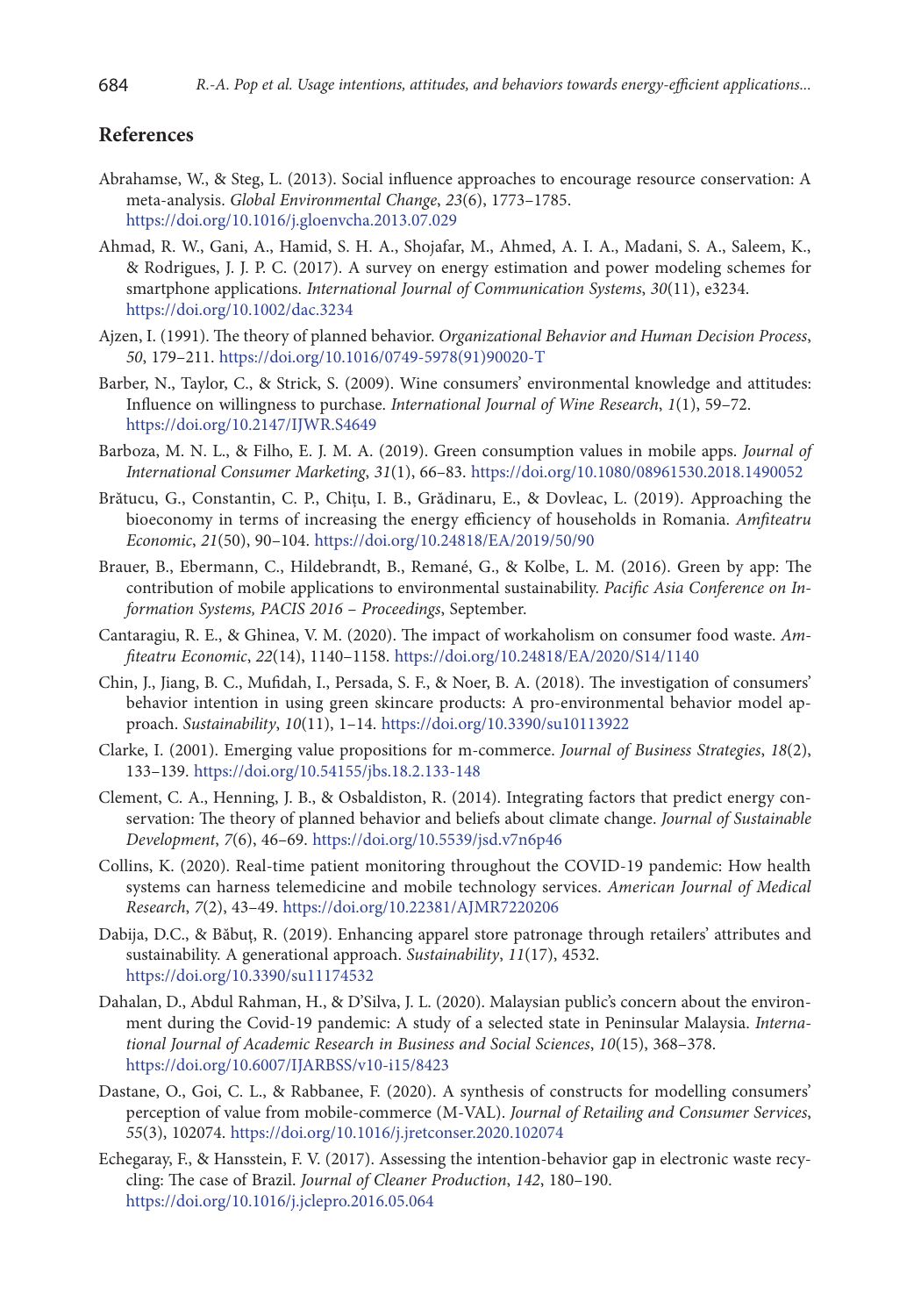- Ek, K., & Söderholm, P. (2010). The devil is in the details: Household electricity saving behavior and the role of information. *Energy Policy*, *38*(3), 1578–1587. https://doi.org/10.1016/j.enpol.2009.11.041
- Ellen, P., Eroglu, D., & Webb, D. (1997). *Consumer judgments in a changing information environment: how consumers respond to 'green marketing claims'* (Working paper). Georgia State University.
- Enerdata. (2019). *Global energy trends* & *projections*. https://www.enerdata.net/publications/reportspresentations/world-energy-trends.html
- European Commission. (2016). *Ecodesign working plan 2016–2019*. https://ec.europa.eu/energy/sites/ ener/files/documents/com\_2016\_773.en\_.pdf
- Eysenck, G. (2020). Sensor-based big data applications and computationally networked urbanism in smart energy management systems. *Geopolitics, History, and International Relations*, *12*(1), 52–58. https://doi.org/10.22381/GHIR12120203
- Everis & NTT DATA Company. (2017). *Energy consumer trends*. https://energytrends.everis.com/informe/informe\_consumidor\_2017.PDF
- Frederiks, E. R., Stenner, K., & Hobman, E. V. (2015). The socio-demographic and psychological predictors of residential energy consumption: A comprehensive review. *Energies*, *8*(1), 573–609. https://doi.org/10.3390/en8010573
- Ha, H. Y., & Janda, S. (2012). Predicting consumer intentions to purchase energy-efficient products. *Journal of Consumer Marketing*, *29*(7), 461–469. https://doi.org/10.1108/07363761211274974
- Hair, J. F., Black, W. C., & Babin, B. J. (2010). *Multivariate data analysis: A global perspective* (7 ed.). Pearson Education International.
- Harrower, K. (2020). Networked and integrated urban technologies in sustainable smart energy systems. *Geopolitics, History, and International Relations*, *12*(1), 45–51. https://doi.org/10.22381/GHIR12120202
- Hartmann, P., & Apaolaza-Ibáñez, V. (2012). Consumer attitude and purchase intention toward green energy brands: The roles of psychological benefits and environmental concern. *Journal of Business Research*, *65*(9), 1254–1263. https://doi.org/10.1016/j.jbusres.2011.11.001
- Heikkinen, M. V. J., Nurminen, J. K., Smura, T., & Hämmäinen, H. (2012). Energy efficiency of mobile handsets: Measuring user attitudes and behavior. *Telematics and Informatics*, *29*(4), 387–399. https://doi.org/10.1016/j.tele.2012.01.005
- Henseler, J., Ringle, C. M., & Sarstedt, M. (2014). A new criterion for assessing discriminant validity in variance-based structural equation modeling. *Journal of the Academy of Marketing Science*, *43*(1), 115–135. https://doi.org/10.1007/s11747-014-0403-8
- Henseler, J., & Sarstedt, M. (2013). Goodness-of-fit indices for partial least squares path modeling. *Computational Statistics*, *28*(2), 565–580. https://doi.org/10.1007/s00180-012-0317-1
- Hsu, C. L., & Lin, J. C. C. (2015). What drives purchase intention for paid mobile apps? An expectation confirmation model with perceived value. *Electronic Commerce Research and Applications*, *14*(1), 46–57. https://doi.org/10.1016/j.elerap.2014.11.003
- Ionescu, L. (2020). The economics of the carbon tax: Environmental performance, sustainable energy, and green financial behavior. *Geopolitics, History, and International Relations*, *12*(1), 101–107. https://doi.org/10.22381/GHIR121202010
- Ionescu, L. (2021a). Leveraging green finance for low-carbon energy, sustainable economic development, and climate change mitigation during the COVID-19 pandemic. *Review of Contemporary Philosophy*, *20*, 175–186. https://doi.org/10.22381/RCP20202112
- Ionescu, L. (2021b). Transitioning to a low-carbon economy: Green financial behavior, climate change mitigation, and environmental energy sustainability. *Geopolitics, History, and International Relations*, *13*(1), 86–96. https://doi.org/10.22381/GHIR13120218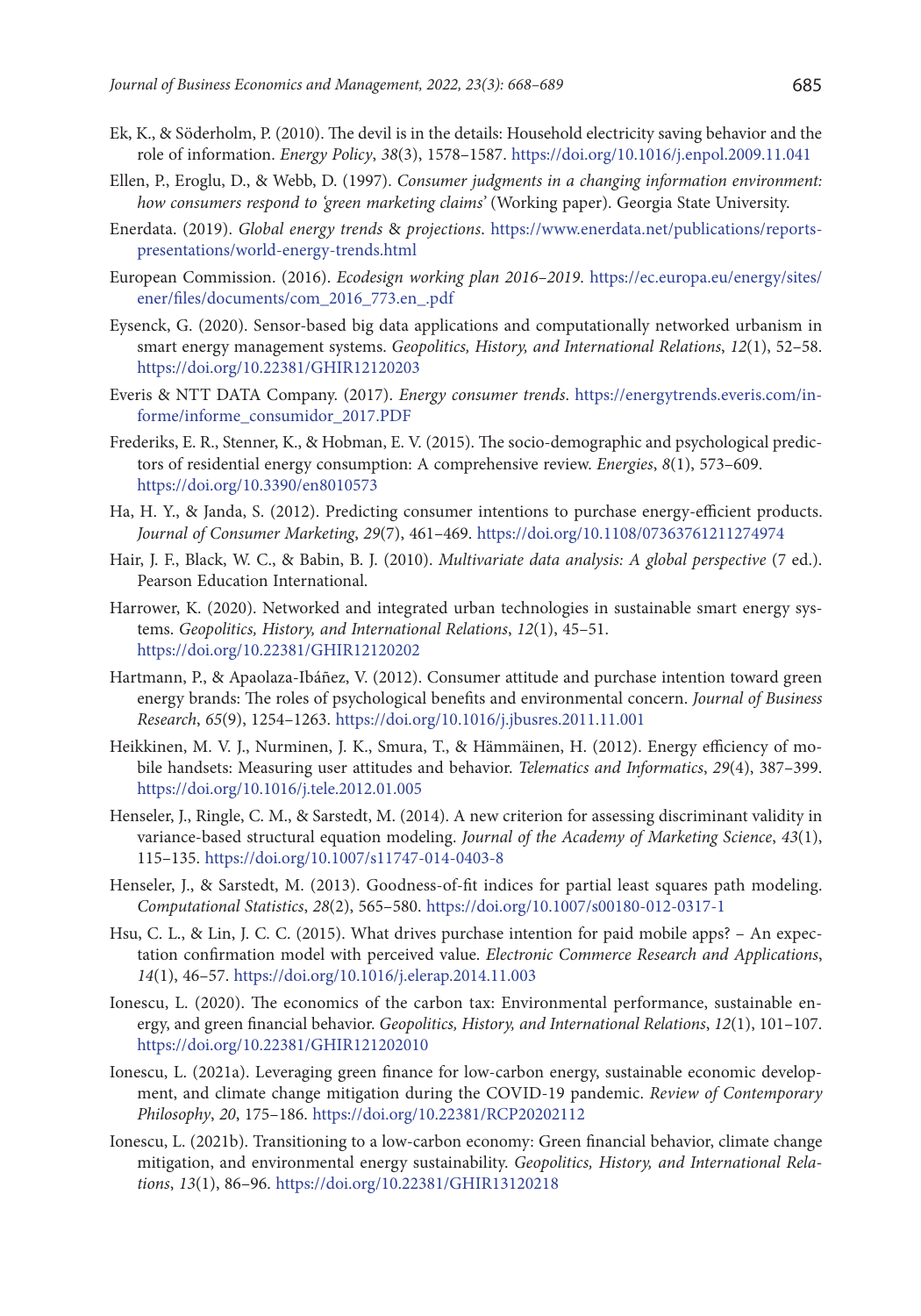- Ishak, M. H. (2017). Modelling energy consumption behaviour using "energy culture" concept for student accommodations in Malaysian public universities. *Facilities*, *35*(11–12), 658–683. https://doi.org/10.1108/F-12-2015-0084
- Iyer, P., Davari, A., & Mukherjee, A. (2018). Investigating the effectiveness of retailers' mobile applications in determining customer satisfaction and repatronage intentions? A congruency perspective. *Journal of Retailing and Consumer Services*, *44*, 235–243. https://doi.org/10.1016/j.jretconser.2018.07.017
- Jakučionytė-Skodienė, M., Dagiliūtė, R., & Liobikienė, G. (2020). Do general pro-environmental behaviour, attitude, and knowledge contribute to energy savings and climate change mitigation in the residential sector? *Energy*, *193*, 116784. https://doi.org/10.1016/j.energy.2019.116784
- Kemp-Hesterman, A., Glick, S., & Eileen Cross, J. (2014). Reducing electrical energy consumption through behaviour changes. *Journal of Facilities Management*, *12*(1), 4–17. https://doi.org/10.1108/JFM-02-2013-0006
- Kim, Y., & Choi, S. M. (2005). Antecedents of green purchase behavior: an examination of collectivism, environmental concern, and Pce. *NA* – *Advances in Consumer Research*, *32*, 592–599.
- Kotsopoulos, D., Bardaki, C., Lounis, S., & Pramatari, K. (2018). Employee profiles and preferences towards IoT-enabled gamification for energy conservation. *International Journal of Serious Games*, *5*(2), 65–85. https://doi.org/10.17083/ijsg.v5i2.225
- Kuo, T. C., Tseng, M. L., Lin, C. H., Wang, R. W., & Lee, C. H. (2018). Identifying sustainable behavior of energy consumers as a driver of design solutions: The missing link in eco-design. *Journal of Cleaner Production*, *192*, 486–495. https://doi.org/10.1016/j.jclepro.2018.04.250
- Lăzăroiu, G., Horak, J., & Valaskova, K. (2020a). Scaring ourselves to death in the time of COVID-19: Pandemic awareness, virus anxiety, and contagious fear. *Linguistic and Philosophical Investigations 19*, 114–120. https://doi.org/10.22381/LPI1920208
- Lăzăroiu, G., Kakova, M., Siekelova, A., & Vrbka, J. (2020b). Addictive behavior of problematic smartphone users: The relationship between depression, anxiety, and stress. *Review of Contemporary Philosophy*, *19*, 50–56. https://doi.org/10.22381/RCP1920204
- Marans, R. W., & Edelstein, J. Y. (2010). The human dimension of energy conservation and sustainability: A case study of the University of Michigan's energy conservation program. *International Journal of Sustainability in Higher Education*, *11*(1), 6–18. https://doi.org/10.1108/14676371011010011
- Martinho, G., Magalhães, D., & Pires, A. (2017). Consumer behavior with respect to the consumption and recycling of smartphones and tablets: An exploratory study in Portugal. *Journal of Cleaner Production*, *156*, 147–158. https://doi.org/10.1016/j.jclepro.2017.04.039
- McKinsey & Company. (2020). *Adapting to the next normal in retail*. https://www.mckinsey.com/industries/retail/our-insights/adapting-to-the-next-normal-in-retail-the-customer-experience-imperative
- Midden, C. J. H., & Ritsema, B. S. M. (1983). The meaning of normative conservation. *Journal of Economic Psychology*, *4*, 37–55. https://doi.org/10.1016/0167-4870(83)90044-2
- Mihajlović, M., Mihajlović, L. S., & Trajković, S. (2021). During a crisis caused by a pandemic, it is best to invest in green energy. *Journal of Process Management New Technologies, International*, *9*(2), 8–18. https://doi.org/10.5937/jouproman9-31416
- Mohideen, M. M., Ramakrishna, S., Prabu, S., & Liu, Y. (2021). Advancing green energy solution with the impetus of COVID-19 pandemic. *Journal of Energy Chemistry*, *59*, 688–705. https://doi.org/10.1016/j.jechem.2020.12.005
- Mulcahy, R., Russell-Bennett, R., & Iacobucci, D. (2020). Designing gamified apps for sustainable consumption: A field study. *Journal of Business Research*, *106*, 377–387. https://doi.org/10.1016/j.jbusres.2018.10.026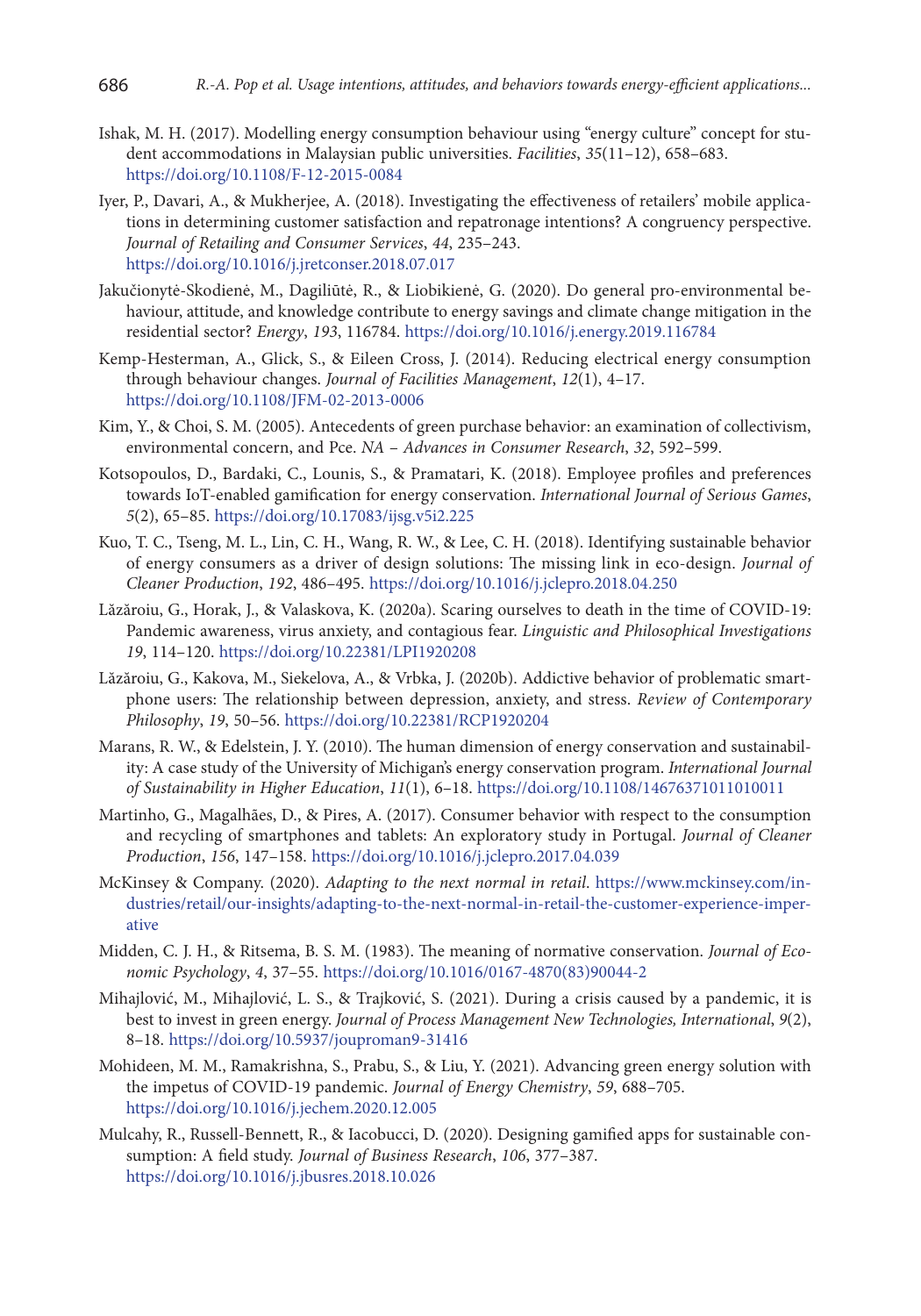- Naik, K. (2010). *A survey of software based energy saving methodologies for handheld wireless communication devices* (Tech. Report No. 2010-13).
- Nemțeanu, M. S., & Dabija, D. C. (2020). The influence of heavy work investment on job satisfaction and turnover intention in Romania. *Amfiteatru Economic*, *22*(14), 993–1013. https://doi.org/10.24818/EA/2020/S14/993.
- Oikonomou, V., Becchis, F., Steg, L., & Russolillo, D. (2009). Energy saving and energy efficiency concepts for policy making. *Energy Policy*, *37*(11), 4787–4796. https://doi.org/10.1016/j.enpol.2009.06.035
- Paço, A., & Lavrador, T. (2017). Environmental knowledge and attitudes and behaviours towards energy consumption. *Journal of Environmental Management*, *197*, 384–392. https://doi.org/10.1016/j.jenvman.2017.03.100
- Paswan, A., Guzmán, F., & Lewin, J. (2017). Attitudinal determinants of environmentally sustainable behavior. *Journal of Consumer Marketing*, *34*(5), 414–426. https://doi.org/10.1108/JCM-02-2016-1706
- Pathak, A., Hu, Y. C., & Zhang, M. (2012). Fine grained energy accounting on smartphones with eprof. In *EuroSys '12: Proceedings of the 7th ACM European Conference on Computer System*s (pp. 29–42).
- Pelau, C., & Acatrinei, C. (2019. The paradox of energy consumption decrease in the transition period towards a digital society. *Energies*, *12*(8), 1428. https://doi.org/10.3390/en12081428
- Pflugmann, F., & De Blasio, N. (2020). The geopolitics of renewable hydrogen in low-carbon energy markets. *Geopolitics, History, and International Relations*, *12*(1), 9–44. https://doi.org/10.22381/GHIR12120201
- Picot-Coupey, K., Krey, N., Huré, E., & Ackermann, C. L. (2021). Still work and/or fun? Corroboration of the hedonic and utilitarian shopping value scale. *Journal of Business Research*, *126*, 578–590. https://doi.org/10.1016/j.jbusres.2019.12.018
- Pihkola, H., Hongisto, M., Apilo, O., & Lasanen, M. (2018). Evaluating the energy consumption of mobile data transfer-from technology development to consumer behaviour and life cycle thinking. *Sustainability*, *10*(7), 2494. https://doi.org/10.3390/su10072494
- Pop, R. A., Saplacan, Z., & Alt, M. A. (2020). Social media goes green-the impact of social media on green cosmetics purchase motivation and intention. *Information, 11*(9), 447. https://doi.org/10.3390/INFO11090447
- Roe, B., Teisl, M. F., Levy, A., & Russell, M. (2001). US consumers' willingness to pay for green electricity. *Energy Policy*, *29*(11), 917–925. https://doi.org/10.1016/S0301-4215(01)00006-4
- Scott, J., Pera, A., Valaskova, K., Horak, J., & Durana, P. (2020). Problematic smartphone use severity: Behavioral addiction, psychiatric symptoms, and pathological personality traits. *Review of Contemporary Philosophy*, *19*, 64–70. https://doi.org/10.22381/RCP1920206
- Sheau-Ting, L., Mohd Basri Baharan, M., Weng-Wai, C., Siaw-Chui, W. (2019). User preferences for communication channels on energy conservation: A case study within Malaysian Government office buildings. *Facilities*, *37*(13–14), 1066–1081. https://doi.org/10.1108/F-05-2018-0063
- Smith, A. (2020). Shifting towards digital epidemiological surveillance, virtualized care, and smart internet of things-enabled mobile-based health monitoring systems in response to COVID-19. *American Journal of Medical Research*, *7*(2), 36–42. https://doi.org/10.22381/AJMR7220205
- Soava, G., Mehedintu, A., Sterpu, M., & Grecu, E. (2021). The impact of the COVID-19 pandemic on electricity consumption and economic growth in Romania. *Energies*, *14*(9), 2394. https://doi.org/10.3390/en14092394
- Su, C., & Urban, F. (2021). Circular economy for clean energy transitions: A new opportunity under the COVID-19 pandemic. *Applied Energy*, *289*, 116666. https://doi.org/10.1016/j.apenergy.2021.116666
- Suki, N. M. (2015). Consumer environmental concern and green product purchase in Malaysia: Structural effects of consumption values. *Journal of Cleaner Production*, *132*, 204–214. https://doi.org/10.1016/j.jclepro.2015.09.087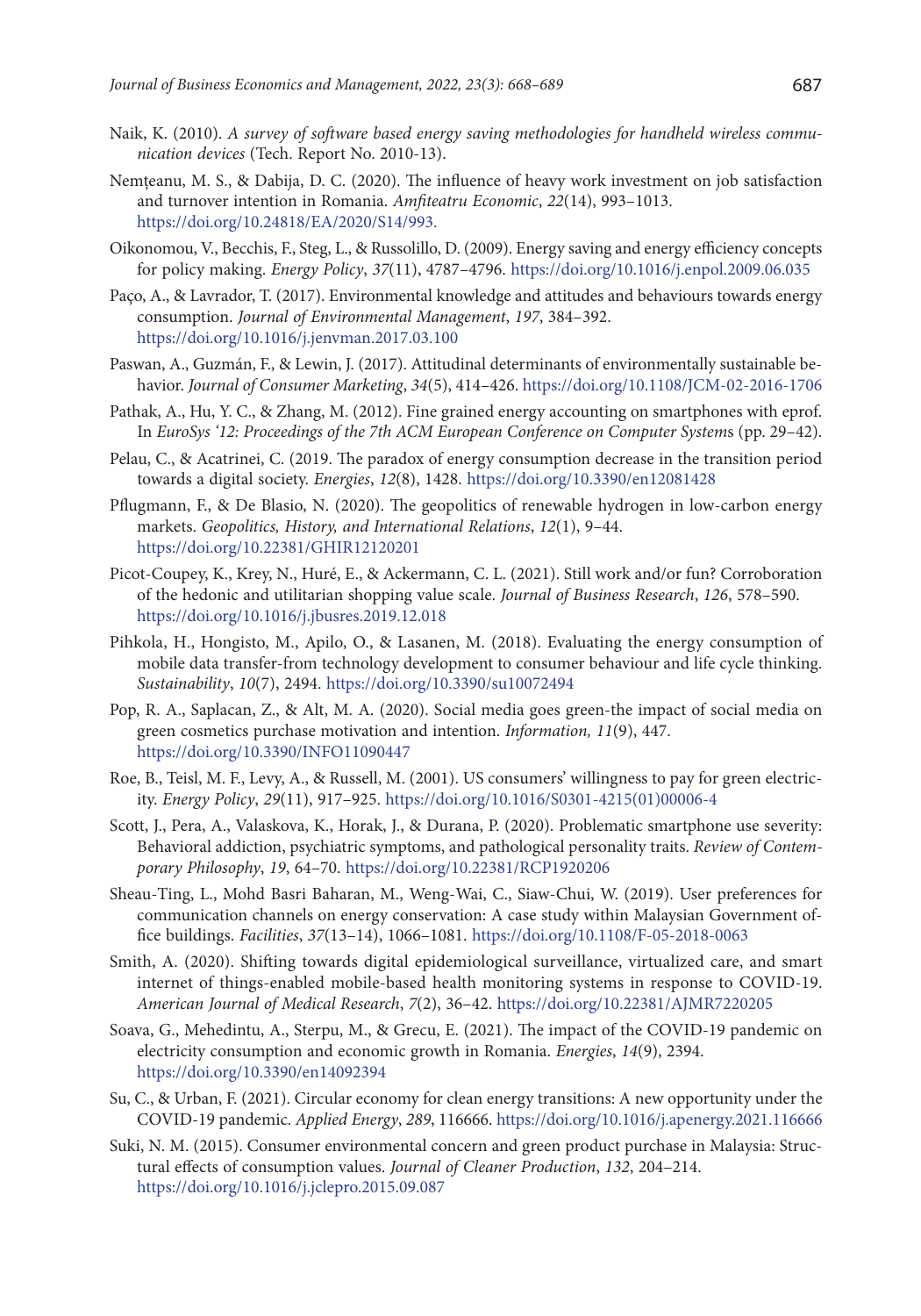- Sweeney, J. C., & Soutar, G. (2001). Consumer perceived value: The development of a multiple item scale. *Journal of Retailing*, *77*, 203–220. https://doi.org/10.1016/S0022-4359(01)00041-0
- Tan, C. S., Ooi, H. Y., & Goh, Y. N. (2017). A moral extension of the theory of planned behavior to predict consumers' purchase intention for energy-efficient household appliances in Malaysia. *Energy Policy*, *107*, 459–471. https://doi.org/10.1016/j.enpol.2017.05.027
- Tanner, C., & Kast, S. W. (2003). Promoting sustainable consumption: Determinants of green purchases by Swiss consumers. *Psychology and Marketing*, *20*(10), 883–902. https://doi.org/10.1002/mar.10101
- Thøgersen, J., & Ölander, F. (2006). The dynamic interaction of personal norms and environmentfriendly buying behavior: A panel study. *Journal of Applied Social Psychology*, *36*(7), 1758–1780. https://doi.org/10.1111/j.0021-9029.2006.00080.x
- Tohănean, D., Buzatu, A. I., Baba, C. A., & Georgescu, B. (2020). Business model innovation through the use of digital technologies: Managing risks and creating sustainability. *Amfiteatru Economic*, *22*(55), 758–774. https://doi.org/10.24818/EA/2020/55/758
- Valaskova, K., Durana, P., & Adamko, P. (2021). Changes in consumers' purchase patterns as a consequence of the COVID-19 pandemic. *Mathematics, 9*(15), 1788. https://doi.org/10.3390/math9151788.
- Vassileva, I., Wallin, F., & Dahlquist, E. (2012). Understanding energy consumption behavior for future demand response strategy development. *Energy*, *46*(1), 94–100. https://doi.org/10.1016/j.energy.2012.02.069
- Wang, Q. C., Chang, R., Xu, Q., Liu, X., Jian, I. Y., Ma, Y. T., & Wang, Y. X. (2021). The impact of personality traits on household energy conservation behavioral intentions – An empirical study based on theory of planned behavior in Xi'an. *Sustainable Energy Technologies and Assessments*, *43*, 100949. https://doi.org/10.1016/j.seta.2020.100949
- Wang, Z., Zhang, B., & Li, G. (2014). Determinants of energy-saving behavioral intention among residents in Beijing: Extending the theory of planned behavior. *Journal of Renewable and Sustainable Energy*, *6*(5), 1–18. https://doi.org/10.1063/1.4898363
- Wang, Z., Zhang, B., Yin, J., & Zhang, Y. (2011). Determinants and policy implications for household electricity-saving behaviour: Evidence from Beijing, China. *Energy Policy*, *39*(6), 3550–3557. https://doi.org/10.1016/j.enpol.2011.03.055
- Waris, I., & Ahmed, W. (2020). Empirical evaluation of the antecedents of energy-efficient home appliances: Application of extended theory of planned behavior. *Management of Environmental Quality: An International Journal*, *31*(4), 915–930. https://doi.org/10.1108/MEQ-01-2020-0001
- Waris, I., & Hameed, I. (2020). Promoting environmentally sustainable consumption behavior: an empirical evaluation of purchase intention of energy-efficient appliances. *Energy Efficiency*, *13*, 1653–1664. https://doi.org/10.1007/s12053-020-09901-4
- Webb, D., Soutar, G. N., Mazzarol, T., & Saldaris, P. (2013). Self-determination theory and consumer behavioural change: Evidence fromahousehold energy-saving behaviour study. *Journal of Environmental Psychology*, *35*, 59–66. https://doi.org/10.1016/j.jenvp.2013.04.003
- White, K., Habib, R., & Hardisty, D. J. (2019). How to SHIFT consumer behaviors to be more sustainable: A literature review and guiding framework. *Journal of Marketing*, *83*(3), 22–49. https://doi.org/10.1177/0022242919825649
- Wilke, C., Richly, S., Götz, S., Piechnick, C., & Aßmann, U. (2013, December). Energy consumption and efficiency in mobile applications: A user feedback study. In *Proceedings* – *2013 IEEE International Conference on Green Computing and Communications and IEEE Internet of Things and IEEE Cyber, Physical and Social Computing, GreenCom-IThings-CPSCom 2013* (pp. 134–141). https://doi.org/10.1109/GreenCom-iThings-CPSCom.2013.45
- Yan, M., Chan, C. A., Gygax, A. F., Yan, J., Campbell, L., Nirmalathas, A., & Leckie, C. (2019). Modeling the total energy consumption of mobile network services and applications. *Energies*, *12*(1), 1–18. https://doi.org/10.3390/en12010184